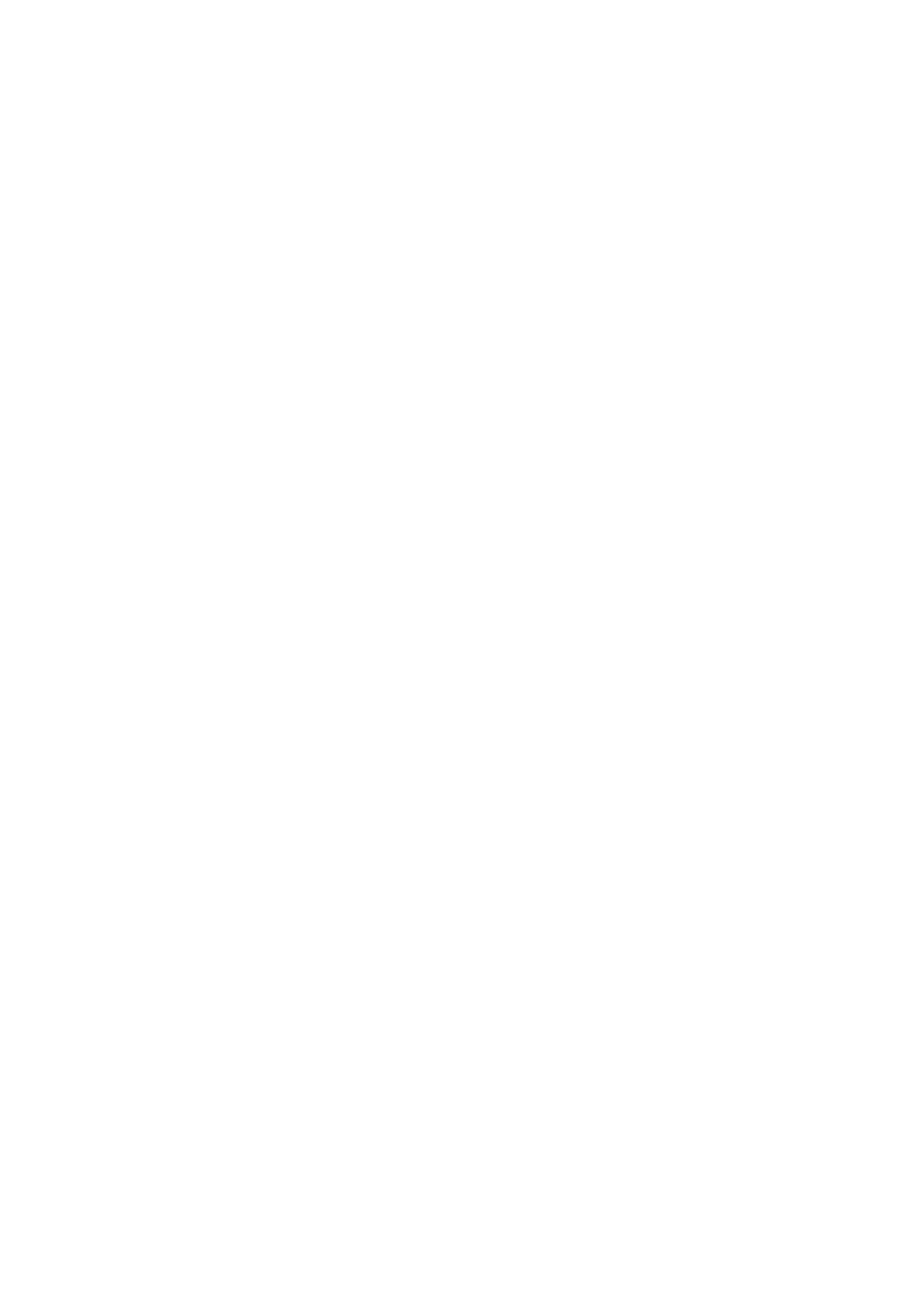

# **DIRECTORATE GENERAL FOR INTERNAL POLICIES**

# **POLICY DEPARTMENT C: CITIZENS' RIGHTS AND CONSTITUTIONAL AFFAIRS**

**CIVIL LIBERTIES, JUSTICE AND HOME AFFAIRS** 

# **Harmonization of criminal law in the EU:**

# **A special focus on the US judicial system**

**STUDY** 

#### **Abstract**

The Lisbon Treaty does not revolutionize the possibilities given to harmonize criminal law. The actual process of harmonization could however accelerate the adoption of new instruments in the field of criminal law. The question of common criminal rules and a common judicial process exists in both in the European Union and in the United States. Although the federal system and the States' system do not officially interact, certain processes have been built up to divide jurisdiction between State and federal power or to make them co-exist.

Chapter I will provide the reader with an overview of the pre-Lisbon period and also the new provisions of the Lisbon Treaty. Chapter II will then discuss the statute of federal law v. State law in the United States. Chapter III will finally draw some points of discussion resulting from the development of the two first chapters.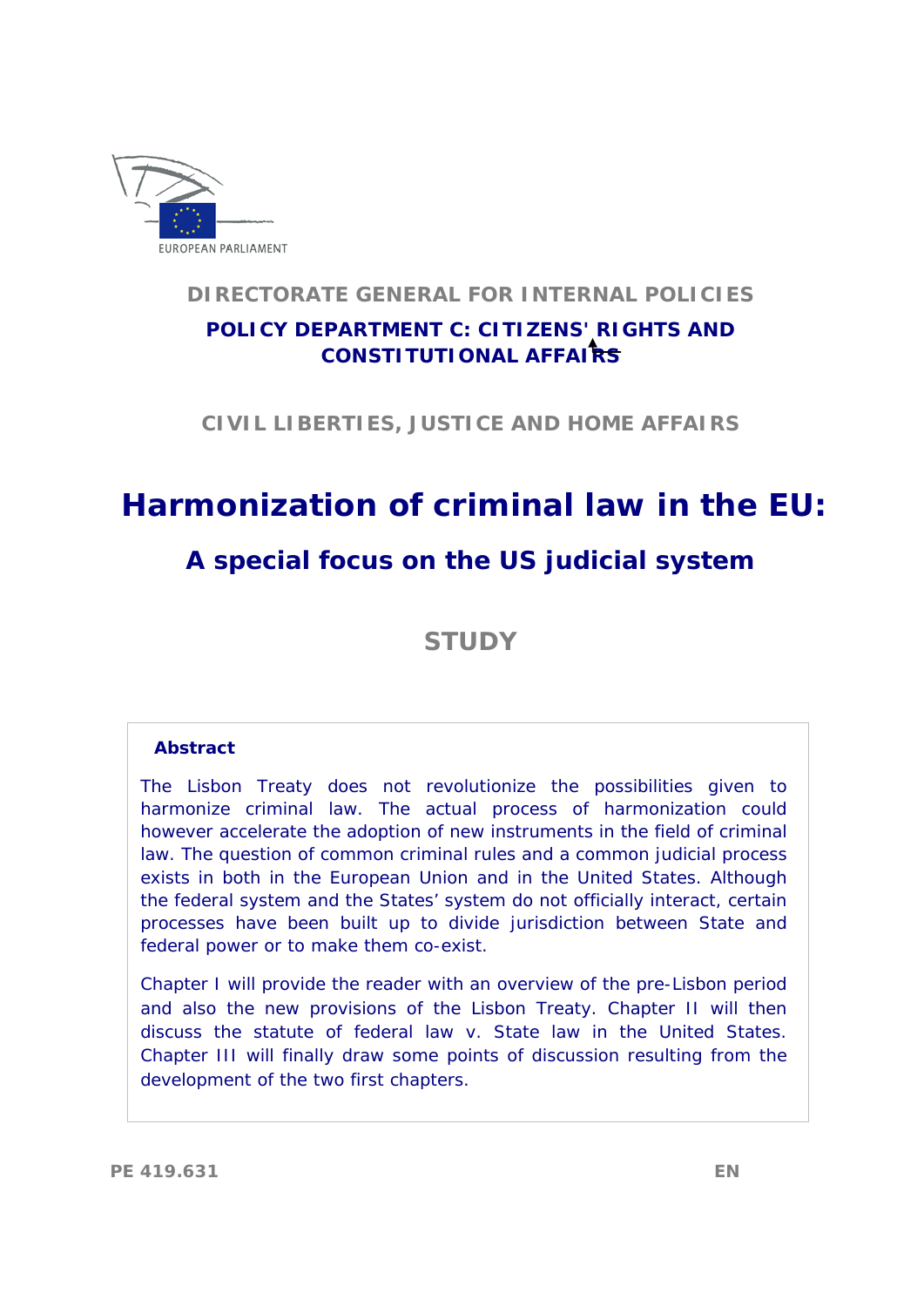This document was requested by the European Parliament's Committee on Civil Liberties, Justice and Home Affairs

#### **AUTHOR**

Ms Nadja Long, Lecturer, European Centre for Judges and Lawyers, European Institute of Public Administration (EIPA), Luxembourg

#### **RESPONSIBLE ADMINISTRATOR**

Alessandro DAVOLI Policy Department C: Citizens' Rights and Constitutional Affairs European Parliament B-1047 Brussels E-mail: alessandro.davoli@europarl.europa.eu

#### **LINGUISTIC VERSIONS**

Original: EN Translation: FR

#### **ABOUT THE EDITOR**

To contact the Policy Department or to subscribe to its monthly newsletter please write to: poldep-citizens@europarl.europa.eu

Manuscript completed in March 2010 © European Parliament, Brussels, 2010.

This document is available on the Internet at:

http://www.europarl.europa.eu/studies

#### **DISCLAIMER**

The opinions expressed in this document are the sole responsibility of the author and do not necessarily represent the official position of the European Parliament.

Reproduction and translation for non-commercial purposes are authorised, provided the source is acknowledged and the publisher is given prior notice and sent a copy.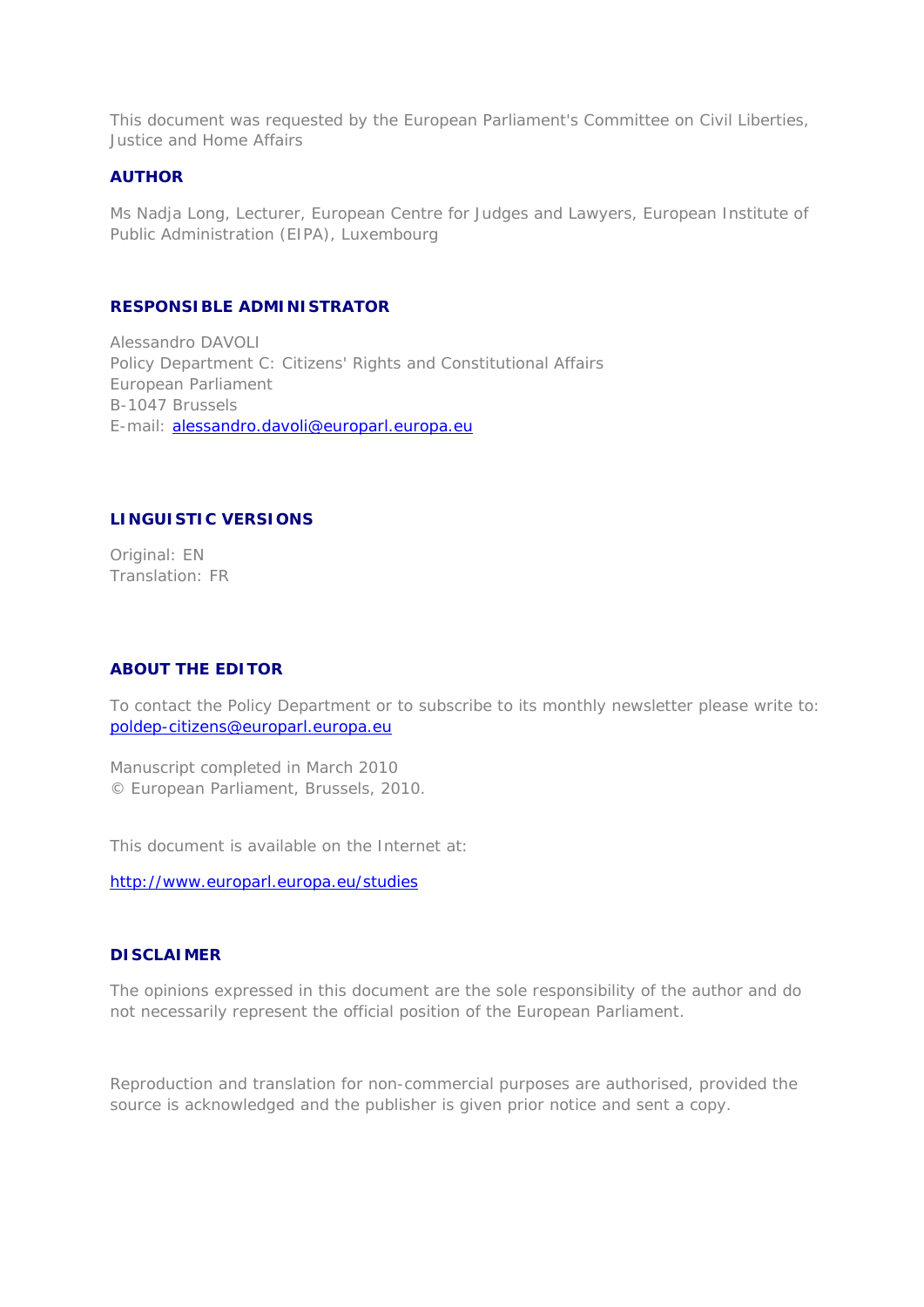# **CONTENTS**

| <b>CONTENTS</b>                                                                                                                                                          | 3  |
|--------------------------------------------------------------------------------------------------------------------------------------------------------------------------|----|
| <b>LIST OF ABBREVIATIONS</b>                                                                                                                                             | 4  |
| <b>EXECUTIVE SUMMARY</b>                                                                                                                                                 | 5  |
| <b>ACKNOWLEDGMENT</b>                                                                                                                                                    | 6  |
| <b>INTRODUCTION</b>                                                                                                                                                      | 7  |
| <b>CHAPTER I. OVERVIEW OF THE PRE-LISBON PERIOD AND THE NEW</b><br><b>POSSIBILITIES FOR HARMONIZATION</b>                                                                | 11 |
| 1.1. The pre-Lisbon situation                                                                                                                                            | 11 |
| 1.2 The Lisbon Treaty and harmonization of substantive and procedural criminal law 13                                                                                    |    |
| <b>CHAPTER II. THE UNITED STATES FEDERAL SYSTEM AND CRIMINAL</b>                                                                                                         |    |
| <b>LAW</b>                                                                                                                                                               | 15 |
| The US Federal judicial system<br>2.1                                                                                                                                    | 15 |
| The bases for federal criminal jurisdiction<br>$2.2^{\circ}$                                                                                                             | 18 |
| <b>CHAPTER III. COULD THE US FEDERAL SYSTEM INSPIRE THE EU?</b>                                                                                                          | 24 |
| 3.1. Where should the line be between State and centralized powers?                                                                                                      | 24 |
| 3.2. Conflicts of jurisdiction                                                                                                                                           | 25 |
| 3.3. The organization of an EU judiciary                                                                                                                                 | 26 |
| ANNEX. ROUGH OUTLINE OF THE ORGANIZATION OF FEDERAL LAW<br><b>ENFORCEMENT AND FEDERAL JUDICIARY IN THE UNITED STATES</b><br>(SPECIAL FOCUS ON CRIMINAL LAW JURISDICTION) | 28 |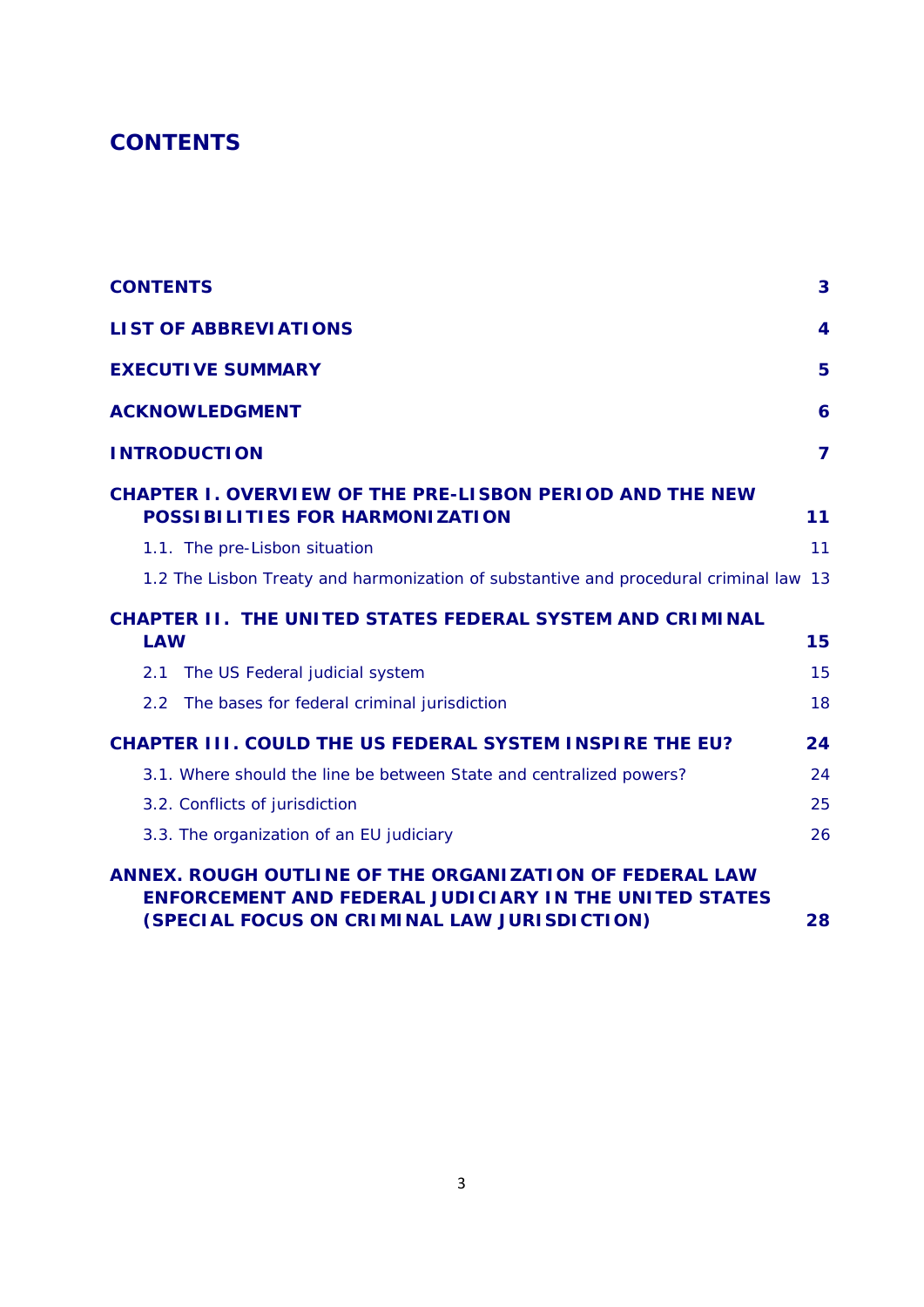# **LIST OF ABBREVIATIONS**

| <b>AO</b>   | Administrative Office of the United States Courts   |
|-------------|-----------------------------------------------------|
| <b>ATF</b>  | Bureau of Alcohol, Tobacco, Firearms and Explosives |
| <b>CJEU</b> | Court of Justice of the European Union              |
| <b>DEA</b>  | Drug Enforcement Administration                     |
| <b>DHS</b>  | Department of Homeland Security                     |
| <b>EU</b>   | European Union                                      |
| <b>EAW</b>  | European Arrest Warrant                             |
| <b>FATF</b> | <b>Financial Action Task Force</b>                  |
| <b>FBI</b>  | Federal Bureau of Investigation                     |
| <b>ICE</b>  | US Immigration and Customs Enforcement              |
| <b>MS</b>   | <b>Member States</b>                                |
| <b>TFEU</b> | Treaty on the Functioning of the European Union     |
| <b>US</b>   | <b>United States</b>                                |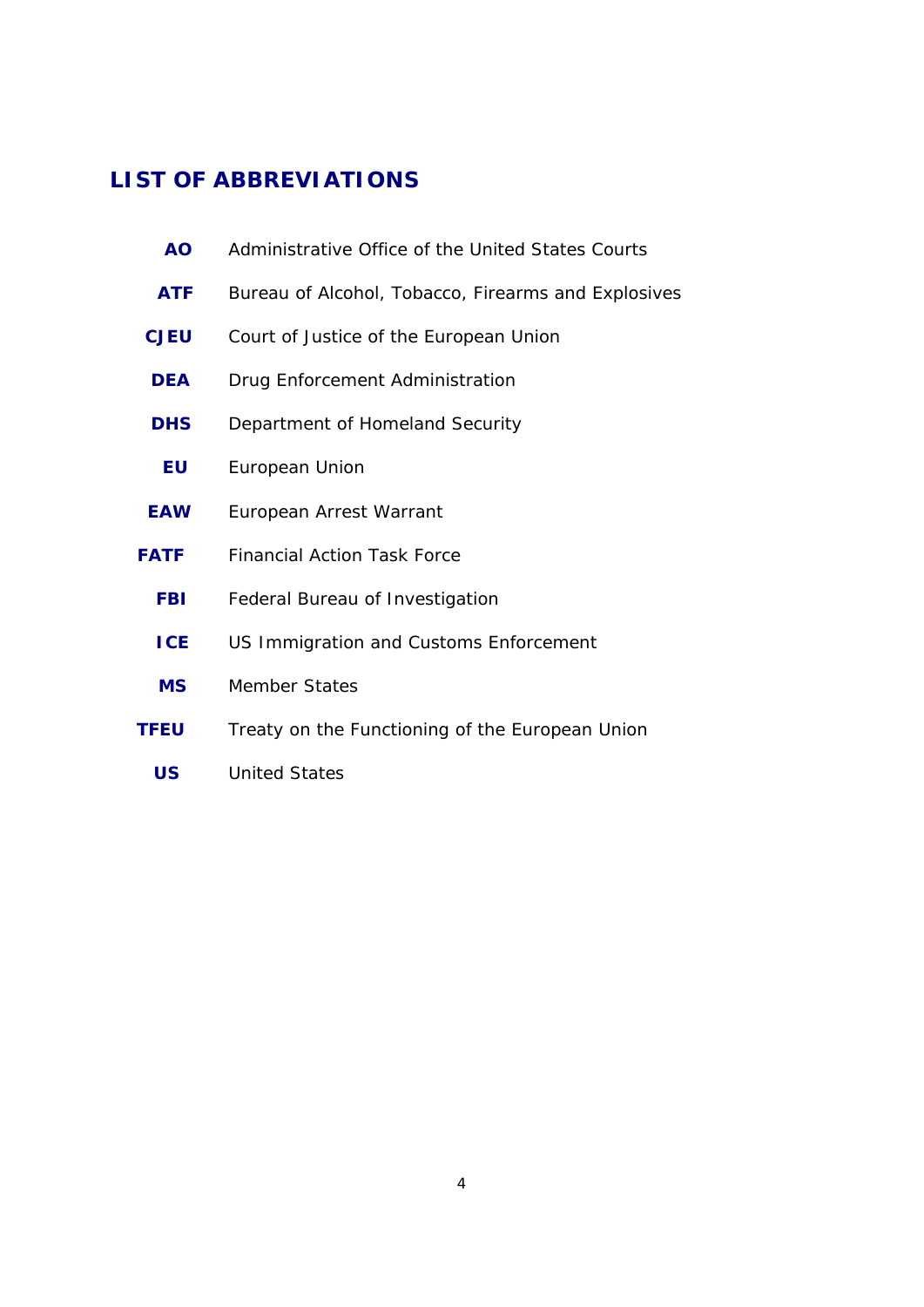### **EXECUTIVE SUMMARY**

The question of harmonization of criminal law, similarly to harmonization in other policy areas, is not new at the EU level. Nevertheless, it is a "special" area, immersed in national sovereignty, where approximation/harmonization is not self-evident.

Approximation of legislations is, in fact, a form of harmonization of national pieces of legislations. Therefore, the word harmonization will mostly be used throughout this paper. In practical terms, the development of such an area means that EU citizens and third country citizens living in this area should feel safe and that they should have access to justice even if the criminal case they are involved in is a cross-border case, touching potentially upon the judicial system of other Member States.

Harmonization of criminal law can also be used as means of facilitating cooperation between practitioners (between law enforcement forces, between judicial authorities and between law enforcement and judicial authorities).

The Lisbon Treaty does not revolutionize the possibilities given to Member States and EU institutions to harmonize criminal law. The actual process of harmonization is however different than what was planned by previous treaties and could accelerate the adoption of new instruments in the field of criminal law.

The nature of a union of States has a major impact on the line being drawn between States and the central power. If States in the US have ceded more powers to the federal government than Member States have to the European Union, the first are paradoxically, on the one hand, keeping their own criminal law powers intact, and on the other agreeing to have a second legal system operating on their territory and controlling some of their judicial powers.

Federal criminal jurisdiction has nevertheless shown a tendency to increase these last years. Additionally, although both legal systems do not officially interact, in a number of situations, the federal legal and judicial system is acting as a "model" for US States.

The principles of harmonization and mutual recognition are not principles subject to discussion in the United States. Other processes have been built up to divide jurisdiction between State and federal power or to make them co-exist.

Setting aside the fundamental difference in political nature of the USA and the EU, the question of common criminal rules and a common judicial process exists in both Unions.

Some criteria could be proposed at an EU level to determine the moment when harmonization could occur. The question of a definition of *serious crime* might be difficult to solve but should not, in any case, be limited to the list proposed by Article 83 of the Lisbon Treaty.

Under certain conditions, some criteria could also be set to limit the increasing number of conflicts of jurisdiction.

In order to enhance implementation of EU criminal law, first instance courts and appellate national jurisdictions should be evaluated and strengthened. Another possibility could be to create European Regional Courts of Appeal.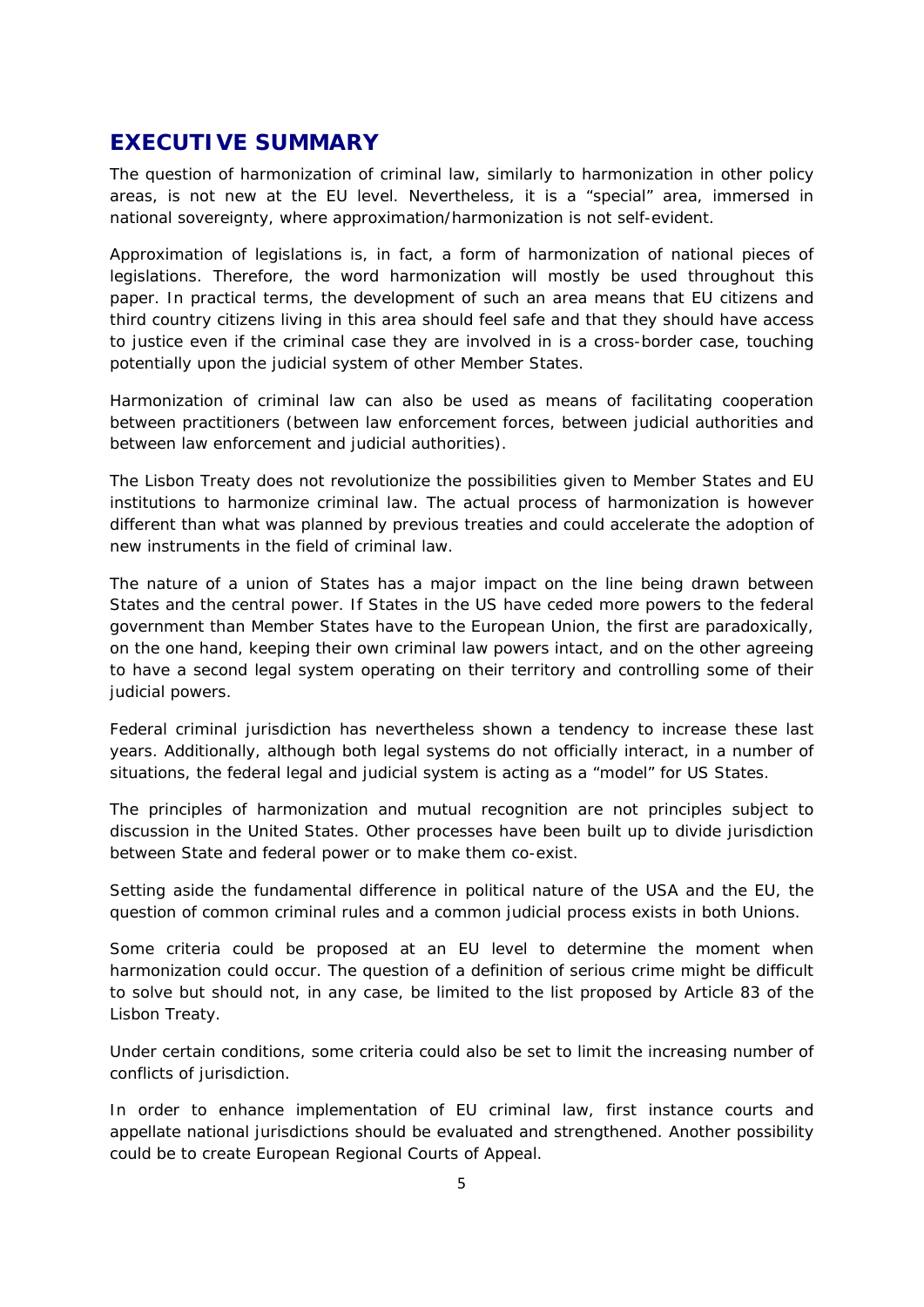## **ACKNOWLEDGMENT**

In order to meet the request of the European Parliament, I have interviewed justice professionals from the United States. They have all graciously and patiently answered my questions, I am therefore particularly grateful to all of them. My warmest thanks go to Judge Russell, Peggy Irving, Peter McCabe, Wanda Rubianes and Debbie Galloway, and of course to Jeffrey Apperson, without whom the interviews, fundamental to this research, would not have been possible. Finally, I would like to thank the staff of the Administration Office, the Department of Justice and the Federal Judicial Centre in Washington; and the staff of the State Court and of the Western District of Kentucky, Louisville who have been so helpful.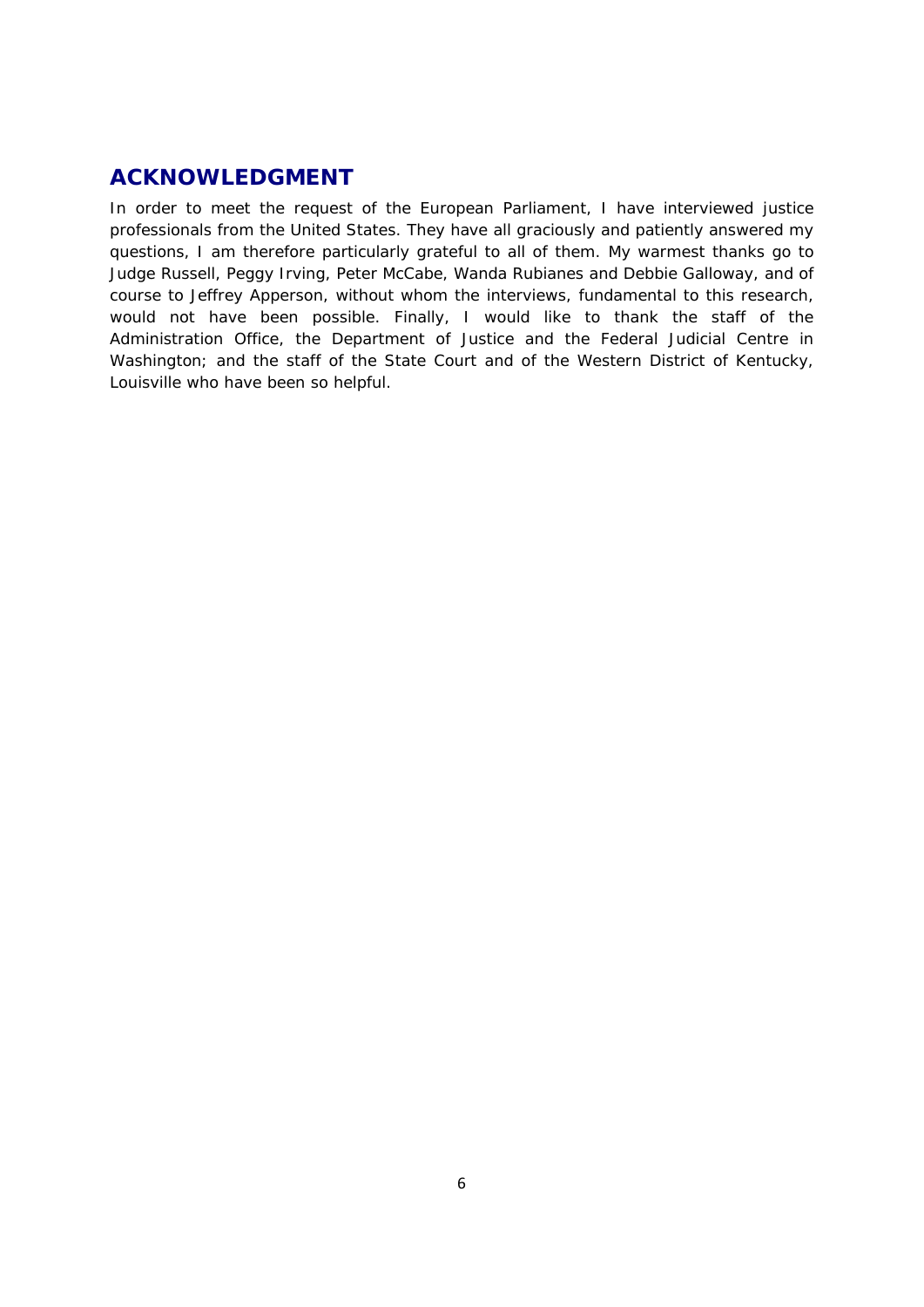## **INTRODUCTION**

The question of harmonization of criminal law, similarly to harmonization in other policy areas, is not new at the EU level. Nevertheless, it is a "special" area, immersed in national sovereignty, where approximation/harmonization is not self-evident. Since the Treaty of Maastricht, the development of an EU criminal justice area has been one of the targets of the Union. The introduction will first be used to clarify some terminology issues, before trying to identify the reasons why harmonization might be needed in the field of criminal law.

#### **Terminology**

The purpose of this paper is to discuss the subject of *harmonization* of criminal law in the EU while using the example of the United States to discuss the scope of future harmonization in the EU. The words *approximation* and establishment of *common rules* are often preferred to the word *harmonization* in EU texts, although most authors consider *approximation* to be equivalent to *harmonization*.

In fact, the *perception* given by the words *approximation* and *harmonization* is probably different, approximation being somehow considered a softer version of a harmonization process. The Treaties and case law of the European Court of Justice do not clearly present the differences existing between both words. It is our view that approximation is in fact a form of harmonization of national pieces of legislations. Therefore, the word harmonization will mostly be used throughout this paper.

In the criminal law field, harmonization can cover either substantive or procedural rules, specific pieces of the criminal law process, or an entire range of legal elements; therefore leaving more or less leeway to the implementation of national criminal laws.

Harmonization should nevertheless be distinguished from *unification* which would, on the other hand, leave no space to national action, due to national judges in the latter situation all acting under the same unified rule. The question discussed in this paper is harmonization, not unification.

#### **Why harmonize?**

The overall objective of the EU area of freedom security and justice is fundamental. In practical terms, the development of such an area means that EU citizens and third country citizens living in this area should feel safe and they should have access to justice even if the criminal case they are involved in is a cross-border case, touching potentially upon the judicial system of other Member States.

Harmonization can also be used as means of facilitating cooperation between practitioners (between law enforcement forces, between judicial authorities and between law enforcement and judicial authorities). A few sub-reasons can be distinguished here:

> o National criminal legislations and, more precisely, the definition of offences as well as penalties associated with those offences still differ widely from one Member State to the other. Additionally, judicial procedures needed to settle a case or to deal with a judicial order from another Member State vary from one country to the other. Enhancing judicial and law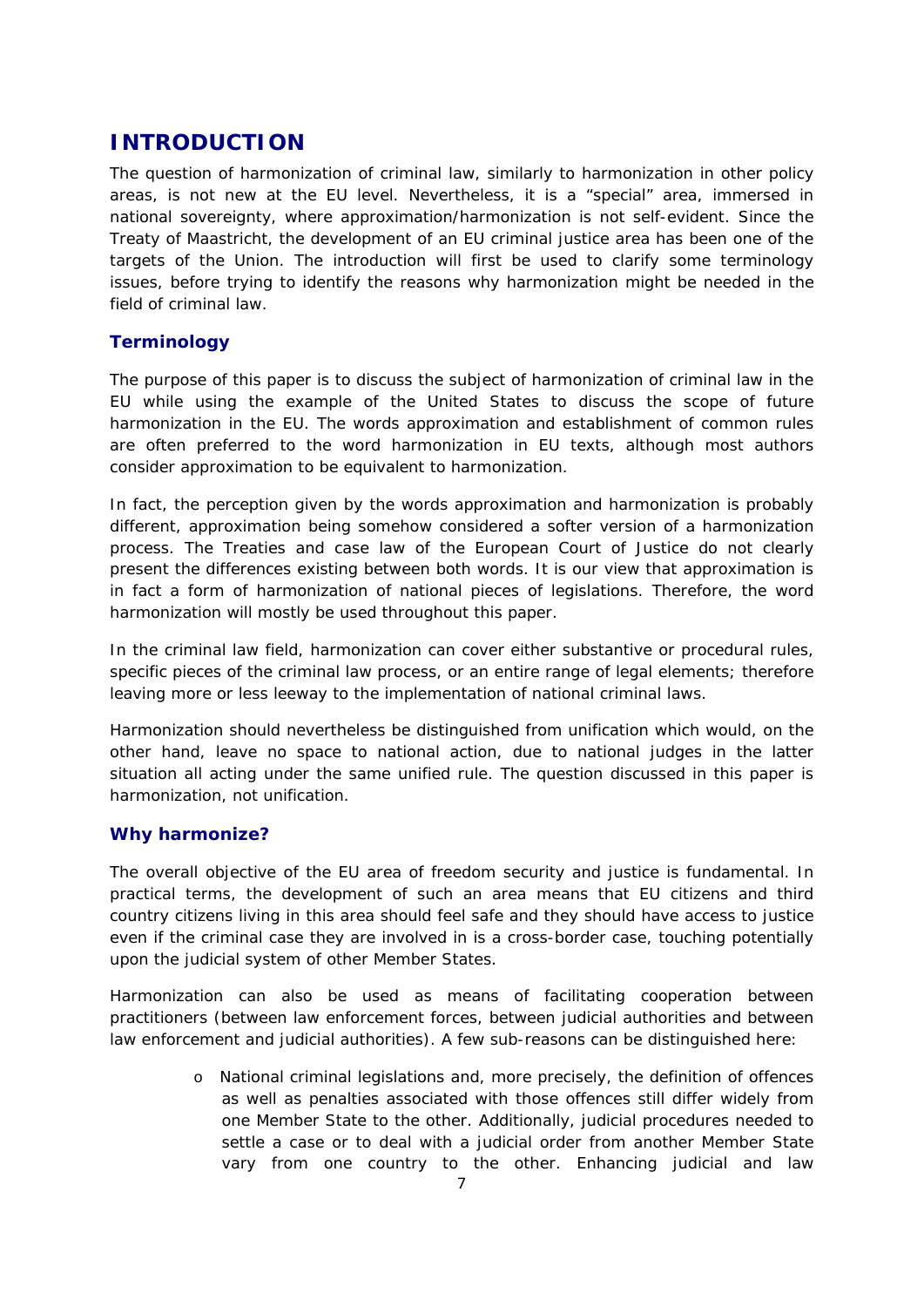enforcement cooperation in cross-border cases is necessary to gain some "fluidity" in the handling of those cases. Harmonization of part of those rules could enhance the handling of cross-border cases.

- o If Member States were to implement a stronger role for relevant EU agencies, such as Eurojust and Europol, harmonization would certainly facilitate their actions. Indeed, one of the major difficulties experienced today by Europol and Eurojust is that Member States have such different approaches to cooperation and to "what is possible" and "what is not possible" under their own national laws. It is very difficult for those agencies to obtain consensus from Member States (and sometimes even to obtain an agreement from a majority of Member States) on the opening of an investigation, on the participation in an Analysis Work File, on sharing information, on solving conflicts of jurisdiction etc.
- o More and more conflicts of jurisdiction are being raised between the EU Member States. If harmonization of criminal laws was developed, it would probably also facilitate compromises between Member States, who would not systematically feel that their legal principles might not be respected if the case is tried in front of another Member State's court.

Some stakeholders would mention the principle of mutual recognition to demonstrate that harmonization is not needed. Under the principle of mutual recognition, a national judge should recognize and execute a judgment issued by another judge from other Member States with a minimum of formalities and with limited grounds for refusal. Mutual recognition is indeed a concept that is efficient in specific circumstances. For instance, the European arrest warrant was adopted in 2002 after the 2001 attacks in the USA. Nevertheless, and although mutual recognition is the official "cornerstone" of judicial cooperation, does it create in itself mutual trust? Does it cover both the judicial work and the law enforcement activities which should go hand in hand when criminal cases are concerned – and even more so in cross-border cases? Does the principle of mutual recognition bridge all major gaps existing between the different national legal systems? It seems to us that the answer to those questions is merely negative<sup>1</sup>.

Indeed, the decision of a judge in one Member State comes with a system of values: the country's specific criminal law, criminal procedure, and its general criminal law. To recognize it, and therefore to accept to enforce it, implies acceptance of these values. This is why the principle of mutual recognition has prerequisites such as the knowledge of foreign national laws, the development of cooperation, evaluation of national policies and also, potentially, minimum common criminal rules.

The European Union has to this day tried creative solutions to suggest that mutual recognition would be the supreme concept inducing *per se* mutual trust. By doing so, the European Union has also avoided opening too broadly the debate on harmonization of criminal law systems more than absolutely possible. When circumstance have been favourable (i.e. when common political will has been present), harmonization has occurred; the more successful example being again the European arrest warrant,

<sup>1</sup> Nadja Long, *Development of an EU criminal justice area*, July 2009.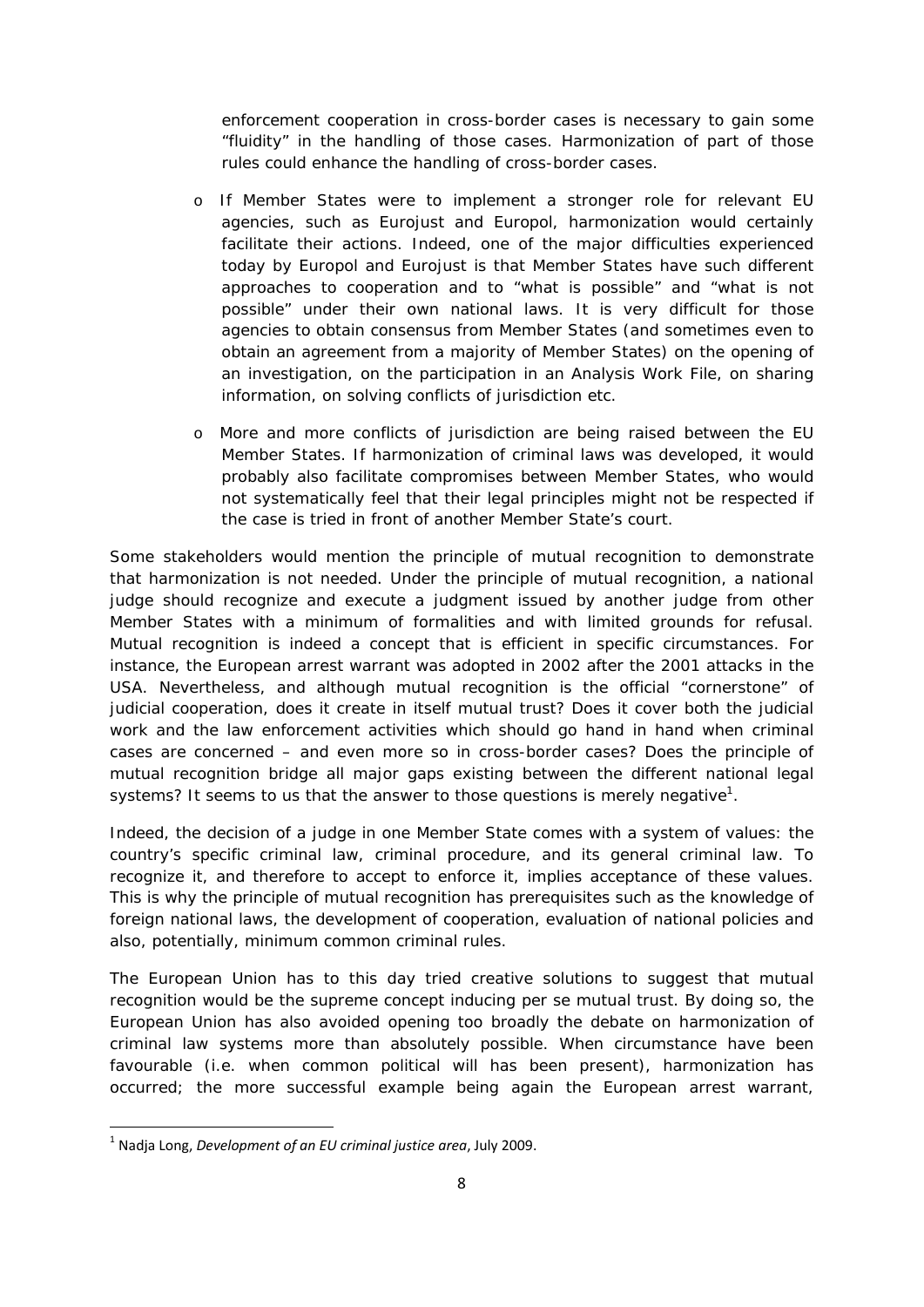replacing the classical extradition system between Member States<sup>2</sup>. Otherwise, negotiations or implementation of instruments – although often placed under the seal of mutual recognition - have continued to drag on. Good examples in those areas include the European Evidence Warrant adopted in December 2008 after more than four years of negotiation and which does not (already!) fulfil expectations of practitioners, and the 2003 Framework Decision on recognition of freezing orders<sup>3</sup>, which all Member States had not yet implemented in their national laws by the end of 2008<sup>4</sup>. Additionally, many mutual recognition instruments include multiple grounds to justify non-execution<sup>5</sup>.

It is often forgotten that the Tampere European Council of 1999, in addition to mutual recognition, also mentioned the fact that "better compatibility and more convergence between the legal systems of Member States must be achieved". Trust can indeed be more easily achieved between similar (not necessarily identical) legal systems; Nordic countries or Benelux countries being an example of high level and successful cooperation.

Harmonization is, however, not always the unique solution. Mutual recognition can indeed facilitate cooperation between such different countries as civil law and common law Member States<sup>6</sup>. . It is therefore no coincidence that common law countries introduced the concept of mutual recognition to mutual assistance in criminal matters during the preparations for the Tampere summit. The same countries made a proposal to introduce, under Article 83 of the TFEU (Lisbon Treaty), the "brake-accelerator" clause<sup>7</sup>. It is noteworthy though that common law countries have been able to implement very strong instruments such as the EAW. Even if the UK and Ireland would decide to opt out from cooperation in criminal matters<sup>8</sup>, the subject of this paper is a global question that will have to be raised. Should mutual recognition go hand in hand with an accelerated

 $4$  Council of the European Union 8417/2/08 REV2, Implementation of the Framework Decision of the Council of the European Union of 22 July 2003 (2003/577/JHA) on the execution in the European Union of orders freezing property or evidence – Information provided to the General Secretariat, 23 October 2008.

<sup>5</sup> The European Evidence Warrant adopted on 18 December 2008, for instance.

 $6$  An example of important difference between common law countries and civil law Member States is the area of asset forfeiture where the common law countries are able to implement civil confiscation for instance.

 $2$  The European Arrest Warrant, although operating under the principle of mutual recognition, goes quite far into the harmonization of transfer procedures between Member States.

<sup>&</sup>lt;sup>3</sup> Council framework decision 2003/577/JHA of 22 July 2003 on the execution in the European Union of orders freezing property or evidence.

 $7$  According to Article 82.3 and 83.3 of the TFEU, when a Member State believes that the "fundamental aspects of its criminal justice system" might be affected by the directives proposing harmonization in procedural or substantive criminal law provisions, it may request that the draft directive be referred to the European Council. In that case, the ordinary legislative procedure shall be suspended. (…) in case of disagreement, and if at least nine Member States wish to establish enhanced cooperation on the basis of the draft directive concerned, they shall notify the European Parliament, the Council and the Commission accordingly".

<sup>&</sup>lt;sup>8</sup> When agreeing to adopt the Lisbon Treaty, the UK and Ireland have indicated that they might opt out completely from judicial cooperation in criminal matters and law enforcement cooperation in the future.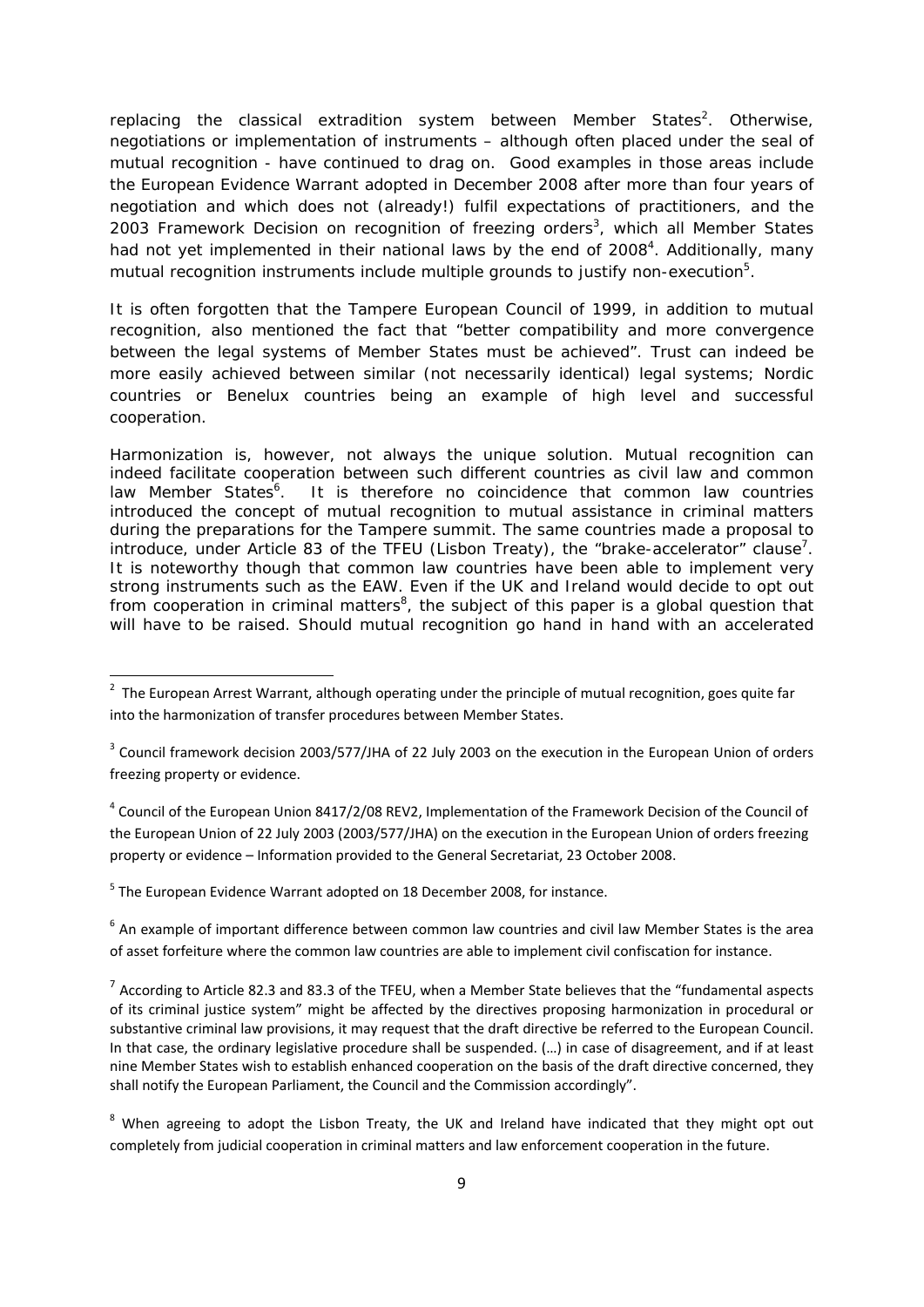level of harmonization in the criminal law field in the EU? If so, what could be the scope, limits and criteria of this process?

Chapter I will provide the reader with an overview of the pre-Lisbon period and also the new provisions of the Lisbon Treaty. Chapter II will then discuss the statute of federal law v. State law in the United States. Chapter III will finally draw some points of discussion resulting from the development of the two first chapters.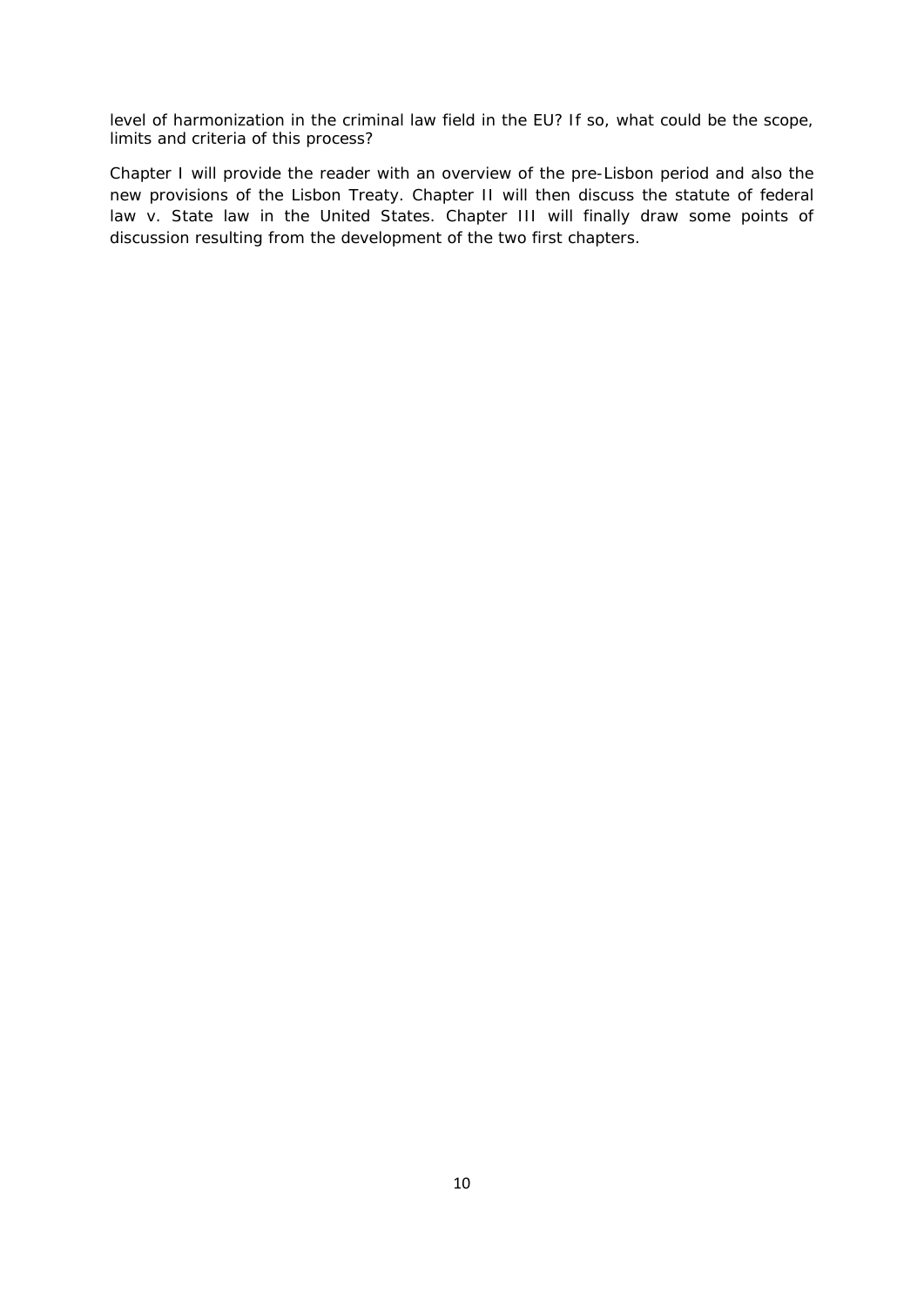# **CHAPTER I. OVERVIEW OF THE PRE-LISBON PERIOD AND THE NEW POSSIBILITIES FOR HARMONIZATION KEY FINDINGS**

- The Lisbon Treaty does not revolutionize the possibilities given to Member States and EU institutions to harmonize criminal law.
- The actual process of harmonization is however different and could accelerate the adoption of new instruments in the field of criminal law.

#### **1.1. The pre-Lisbon situation**

Possibilities to harmonize substantive criminal law already existed in the Treaty on the EU before the adoption of the Lisbon Treaty.

1.1.1. The pre-Lisbon legal base for harmonization of criminal law

Harmonization of criminal law was possible according to Article 31 of VI (Provisions on police and judicial cooperation in criminal matters) of the Treaty on the European Union.

Article 31 (1) stated that

*Common action on judicial cooperation in criminal matters should include:* 

- *(c) ensuring compatibility of the rules applicable in the Member States, as may be necessary to improve such cooperation;*
- *(e) progressively adopting measures establishing minimum rules relating to the constituent elements of criminal acts and to penalties in the fields of organized crime, terrorism and illicit drug trafficking*.

From these two paragraphs, two clearly different actions were envisaged.

Article 31(1)(c) provided a legal basis to render national legislations "compatible", meaning that legal differences still existed but that cooperation could be enhanced by, for instance, modifying some legal obstacles. Article 31(1)(c) did not ensure that legal obstacles could not be raised again in the future or that difficulties in cooperation did not exist.

Article 31(1)(e) on the other hand provided for a possibility to "establish common minimum rules" relating to definition of criminal offences and to penalties in three particular fields: organized crime, terrorism and illicit drug trafficking. While the number of criminal fields being subject to harmonization seemed quite small, this field was potentially quite broad, for two reasons. Firstly, the definition of "organized crime" in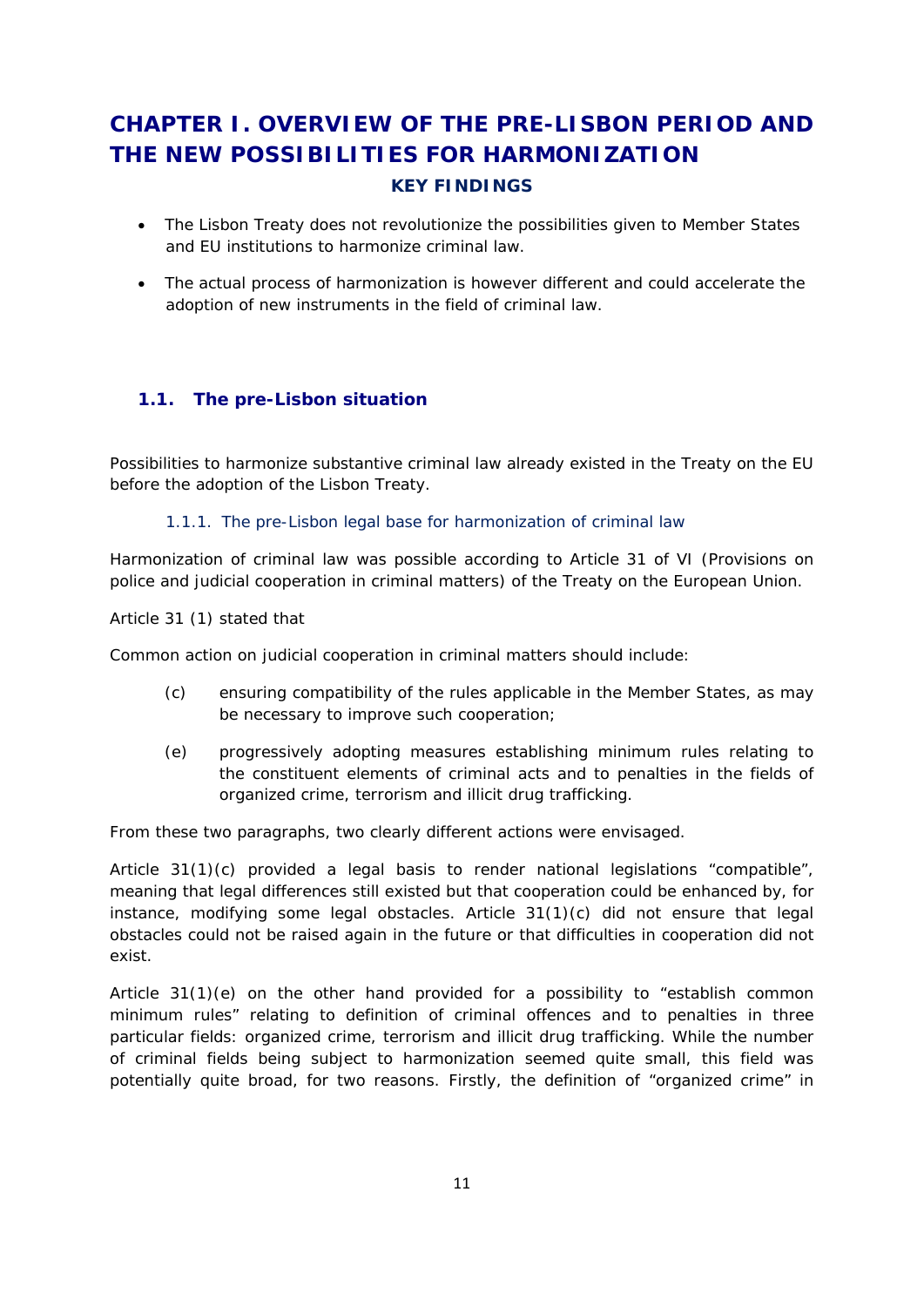itself is quite broad, most *serious crimes* being potentially organized type crimes<sup>9</sup>. Secondly, at the Tampere summit, a unanimous decision was taken not to limit itself to terrorism, organized crime and illicit drug trafficking. Consequently, quite a large number of them were harmonized.

Article 31(1)(e) covered both, definitions ("constituent elements") and penalties, but not officially procedural rules<sup>10</sup>.

#### 1.1.2. The "harmonization" instruments adopted before the Lisbon Treaty

After the Amsterdam Treaty, framework decisions were the main tool used by Member States to harmonize criminal law. It seems to us that three main directions have been followed by Member States in their attempt to harmonize pieces of this area.

#### For cooperation purposes

The idea was to enhance cooperation between Member States through the adoption of some common legal grounds. In essence, those areas of cooperation are cross-border areas. Whenever a crime has strong probabilities of leading to cross-border components, a common EU approach has – sometimes – been chosen (trafficking in human beings, for example $11$ ).

#### To supplement the mutual recognition principle

The European arrest warrant has, for instance, harmonized a list of offences (list of 32 offences)<sup>12</sup> to address the abolition of dual criminality and has contributed towards replacing the classical system of extradition between Member States with a simplified procedure.

#### To follow international developments

As explained by Valsamis Mitsilegas<sup>13</sup>, a number of initiatives at EU level are following international developments such as the FATF money laundering and/or financing of terrorism standards, the UN Convention against transnational organized crime and its Protocols in the field of organized crime, human trafficking etc. The 2008 EU instrument

<sup>&</sup>lt;sup>9</sup> The definition of organized crime is not always clear: the most internationally recognized definition is that of the United Nations Convention against Transnational Organized Crime. A common European definition has also been given by the framework decision adopted on 24 October 2008 on the fight against organized crime (2008/841/JHA).

<sup>&</sup>lt;sup>10</sup> Although, in 2001 the Council adopted the framework decision on the standing of victims in criminal proceedings, 2001/220/JHA.

 $11$  Council Framework Decision of 19 July 2002 on combating trafficking in human beings (2002/629/JAI).

 $12$  Although no harmonized definition of each of those offences was provided in the 13 June 2002 Framework Decision on the European arrest warrant and the surrender procedures between Member States (2002/584/JHA).

<sup>13</sup> Valsamis Mitsilegas, *EU criminal law*, 2009, page 87.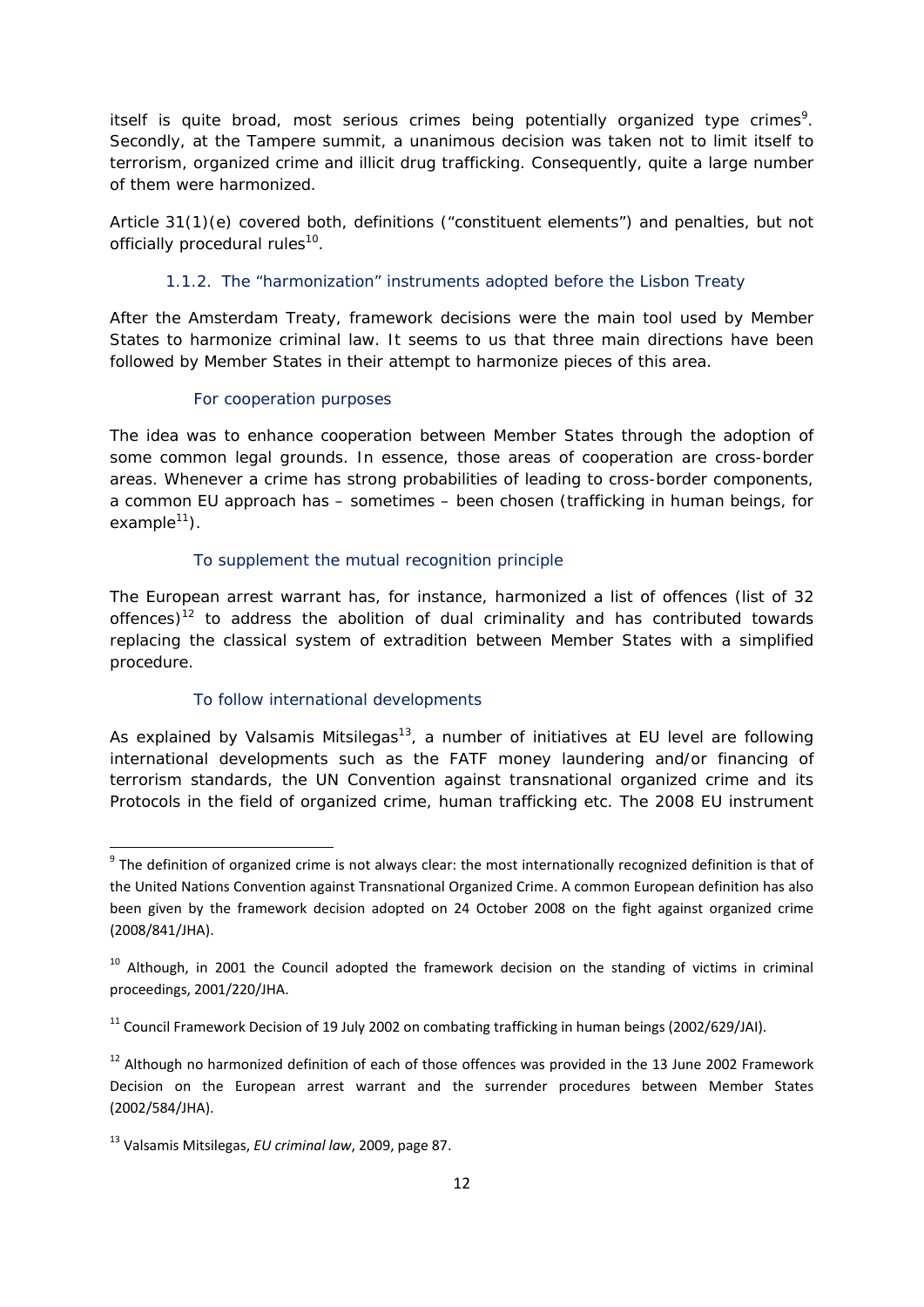on combating terrorism (2008/919/JHA) has for instance introduced provisions similar to the 2005 Council of Europe Convention of the Prevention of Terrorism.

Nevertheless, it seems that in the pre-Lisbon period of time no systematic harmonization criteria were used, leading to a point where a "patchwork" of legal instruments has been adopted, according to the needs of the moment and to the political support of such instruments.

#### **1.2 The Lisbon Treaty and harmonization of substantive and procedural criminal law**

What new elements does the Lisbon Treaty bring to the topic of harmonization of criminal law?

Articles 82 and 83 of the Treaty on the Functioning of the European Union give the possibility to Member States and EU institutions to harmonize procedural and substantive criminal law. However, this "green light" is not given for any type of procedural nor any substantive criminal law.

Article 82 lists four procedural topics: mutual admissibility of evidence, the rights of individuals in criminal proceedings, the rights of victims of crime and "any other specific aspect of criminal procedure which the Council has identified in advance by a decision $n^{14}$ . Those minimum rules can only be adopted if they serve two broad concurrent purposes: "facilitate mutual recognition of judgments and judicial decisions and police and judicial cooperation in criminal matters having a cross-border dimension". In this article, mutual recognition is mentioned unconditionally and becomes the pre-condition to use article 82. Harmonization is not viewed here as an autonomous objective, but rather as a tool facilitating the development of the mutual recognition principle. This concept could indeed limit the scope of the harmonization of procedural criminal law.

Article 83 allows the European Parliament and the Council – following the ordinary legislative procedure – to adopt directives to harmonize the definition of criminal offences and sanctions in ten *particularly* serious crime areas with a cross-border dimension. Those areas are *some* of Europol's and Eurojust's core business areas and have been the subject of particular attention in the EU for already a number of years: terrorism, trafficking in human beings, sexual exploitation of women and children, illicit drug trafficking, illicit arms trafficking, money laundering, corruption, counterfeiting means of payment, computer crime and organized crime. Similarly to article 82, this list can be extended – after consent obtained from the European Parliament – by the Council acting

 $14$  Unlike the actual adoption of minimum procedural rules in the areas listed – which can be done through the normal legislative procedures, the qualified majority voting and the co-decision procedure– the extension of the list to "any other specific aspect of criminal procedure" has to be adopted unanimously by all Member States with the consent of the European Parliament. This of course reduces the actual possibility of extensions to other topics.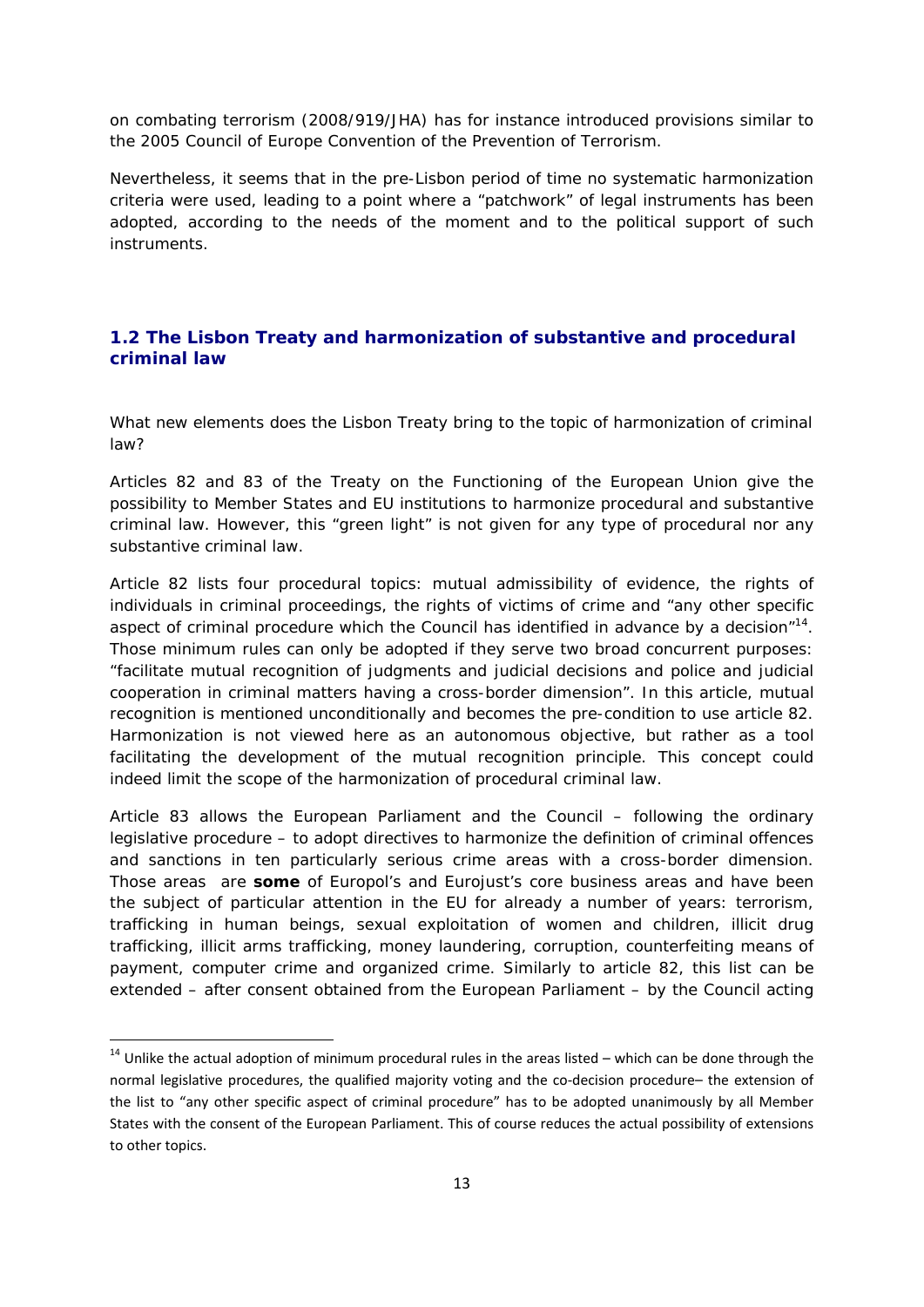unanimously. This article triggers in particular the question of what is a "serious crime" (see Chapter III).

Additionally, the purposes for which this harmonization can take place are limited but not clearly defined:

- ‐ "*particularly serious crimes with a cross-border dimension resulting from the nature or impact of such offences or from a special need to combat them on a common basis (…)"* (article 83.1)
- ‐ When approximation "*proves essential to ensure the effective implementation of a Union policy in an area which has been subject to harmonization measures*" (article 83.2)

Article 83.2 could indeed serve to coordinate former first pillar policies and judicial cooperation in criminal matters<sup>15</sup>. The purpose stated in article 83.1 is, on the other hand, quite vague. Because of its ambiguity, article 83.1 does, however, give some leeway to the European Parliament and the Council to justify new harmonization instruments.

It seems to us though that the novelty of the Lisbon Treaty does not rest so much in the new scope of harmonization than it does in the decision-making procedures which will be followed to reach that objective. Cooperation in criminal matters (judicial cooperation and law enforcement cooperation) becomes an area of shared competences between the Member States and the European Union. Qualified majority voting (instead of unanimity) and co-decision with the European Parliament become the ordinary legislative procedure. It seems reasonable to believe that because of qualified majority voting, instruments would not be submitted to endless discussions between Member States. On the other hand, the fact that a new institution, the European Parliament, also has a decisive role to play might prolong the discussions; but this should in any case give the negotiation process another angle, since interests of the Council and the European Parliament are often quite different.

All in all, it also seems reasonable to believe that the path of harmonization in criminal law will become faster and that the number of common legal instruments will increase<sup>16</sup>.

What criteria do Member States and European institutions want to apply to this area of shared competencies?

 $15$  One can recall here the problems of coordination between the first and third pillar in the field of criminal environmental law, before the Lisbon Treaty entered into force. In this particular area, see Case C‐176/03 of the European Court of Justice, *Commission v. Council.*

<sup>16</sup> Many authors share this point of view. See for instance Valsamis Mitsilegas, *EU criminal law*, 2009, page 112: "On the one hand, the move to "Community method" of decision‐making may lead to increased quantity (if not quality) of harmonization measures. On the other, the expansion of EU action in criminal matters into criminal procedure and the increased production of substantive criminal law may necessitate increased interpretative intervention by the Court of Justice".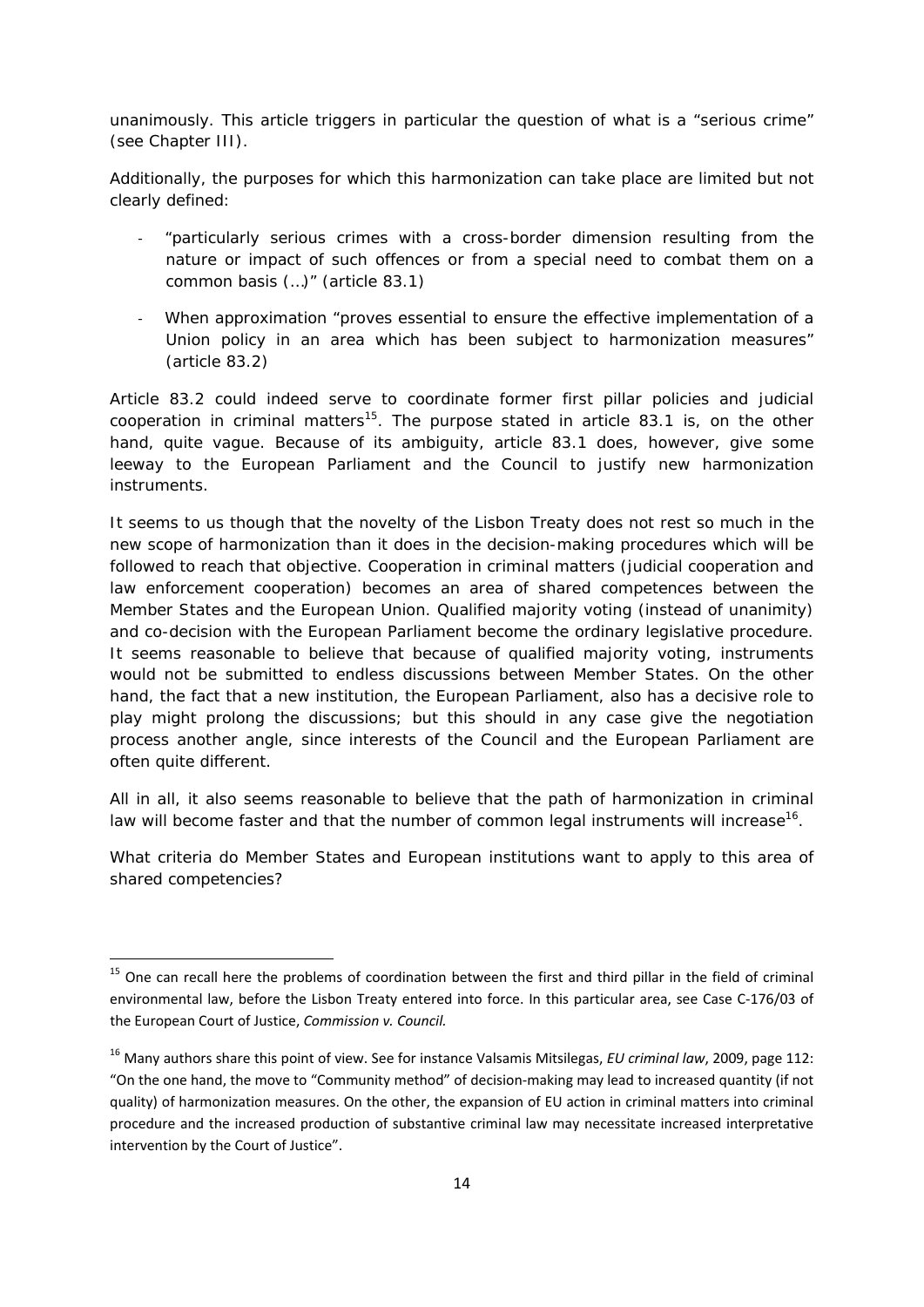The European Parliament asked EIPA to study a federal law system and to try to understand where the line could be drawn between State jurisdiction and centralized jurisdiction. During the course of January 2010 I was able to meet with Federal and State authorities in the USA.

# **CHAPTER II. THE UNITED STATES FEDERAL SYSTEM AND CRIMINAL LAW**

#### **KEY FINDINGS**

- The nature of a union of States has a major impact on the line being drawn between States and the central power. If States in the US have ceded more powers to the federal government than Member States have to the European Union, the first are paradoxically, on the one hand, keeping their own criminal law powers intact, and on the other agreeing to have a second legal system operating on their territory and controlling some of their judicial powers.
- Federal criminal jurisdiction has nevertheless shown a tendency to increase these last years. Additionally, although both legal systems do not officially interact, in a number of situations, the federal legal and judicial system is acting as a "model" for US States.
- The principles of harmonization and mutual recognition are not principles subject to discussion in the United States. Other processes have been built up to divide jurisdiction between State and federal power or to make them co-exist.

#### **2.1 The US Federal judicial system**

#### 2.1.1 The US political system*17*

The US Constitution has created three separate branches: the legislative branch (Article I) consisting of the Congress (the Senate and the House of Representatives), the executive power, i.e. the President of the USA (Article II), and the judicial branch through the Supreme Court and inferior courts established by Congress (Article III).

 "Article III judges" are appointed for life (see Annex). This ensures that judges will not be impeached for political reasons by other members of government. Judges' salaries cannot be reduced during term in office. As a result, the entire budget of the judiciary cannot be reduced by Congress. Those elements and the centralization of procedural issues in the Judicial Conference (see Annex) lead to the independence of the Judiciary and common rules for Federal courts in all different States of the US. Those measures aim at ensuring independence of the judiciary.

 $17$  For more information on the Federal judicial and a few comparative analysis with the States system: http://www.uscourts.gov/about.html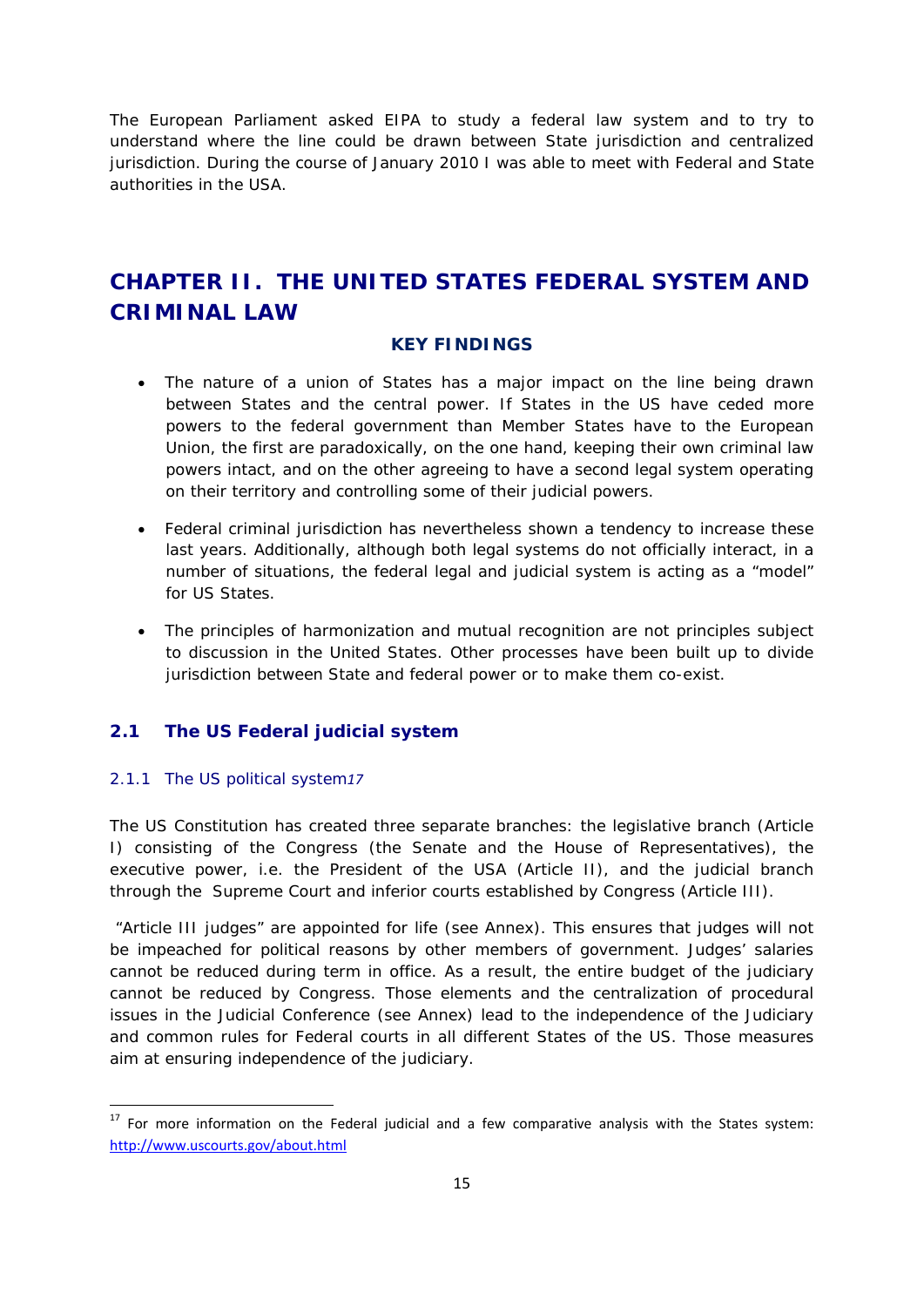Federal power lies in the text of the Constitution<sup>18</sup>, which is interpreted by the Supreme Court of the United States and which is used by Congress to adopt new federal laws. Law enforcement, prosecution and federal judicial powers therefore lie in those fundamental documents and institutions. In addition, although the United States is still following a typical common law system where case law is fundamental, the US has moved towards a code system. Title 18 of the US federal "Code" is the criminal code (although more criminal law provisions can also be found in other titles of the code; such as drug crimes in the general title on drugs).

The federal criminal law and the federal criminal procedural law are uniform throughout the country. On the contrary, State laws are different and accepted as such. There is no principle of uniformity or even desire for harmonization between US States, each State being fundamentally sovereign<sup>19</sup>.

#### 2.1.2 The federal justice system in the US v. EU

The federal government is a government of limited powers, but the States in the US have ceded more powers to the central government than the Member States of the EU have. Additionally, Congress can create new federal jurisdiction by enacting new rules. To criminalize a particular act, Congress has to establish a link between that act and some federal power. The EU, on the other hand has no *competenz-competenz*; it only has the powers that have been delegated by the Member States and cannot alone decide to increase those powers.

Congress has indeed created new federal criminal rules in the past and all stakeholders agree on the observation that there is a global tendency to increase the number of federal legal instruments. If the debate has not been too tensed in the area of criminal law, some other areas such as education, healthcare or family law, which typically fall into the States' remit, have recently led to questions relating to the "optimum level of federal involvement<sup>"20</sup>. How broadly should federal powers be defined?

#### 2.1.3 Federal law does not, in principle, result in harmonization of the different State laws.

*Harmonization* is not a word that is used in the US in the context of having a common legal rule between all States. The States have kept their sovereignty as far as substantive and procedural criminal laws are concerned and as far as the judicial process in this area is concerned.

In fact though, there is seldom a fundamental substantive difference in criminal law between States<sup>21</sup>. The differences are more visible for penalties. The most extreme

<sup>&</sup>lt;sup>18</sup> Federal judges and State judges have in common the right to declare laws invalid if they violate the Constitution. This is called the judicial review.

 $19$  Although States do take judicial notice of judgments of other States.

<sup>&</sup>lt;sup>20</sup> Professor Russell Weaver, University of Louisville, Interview 21 January 2010, Louisville.

<sup>&</sup>lt;sup>21</sup> In addition, while state procedure is different from one State to the other, the States attempt to adopt similar rules, especially rules similar to federal rules.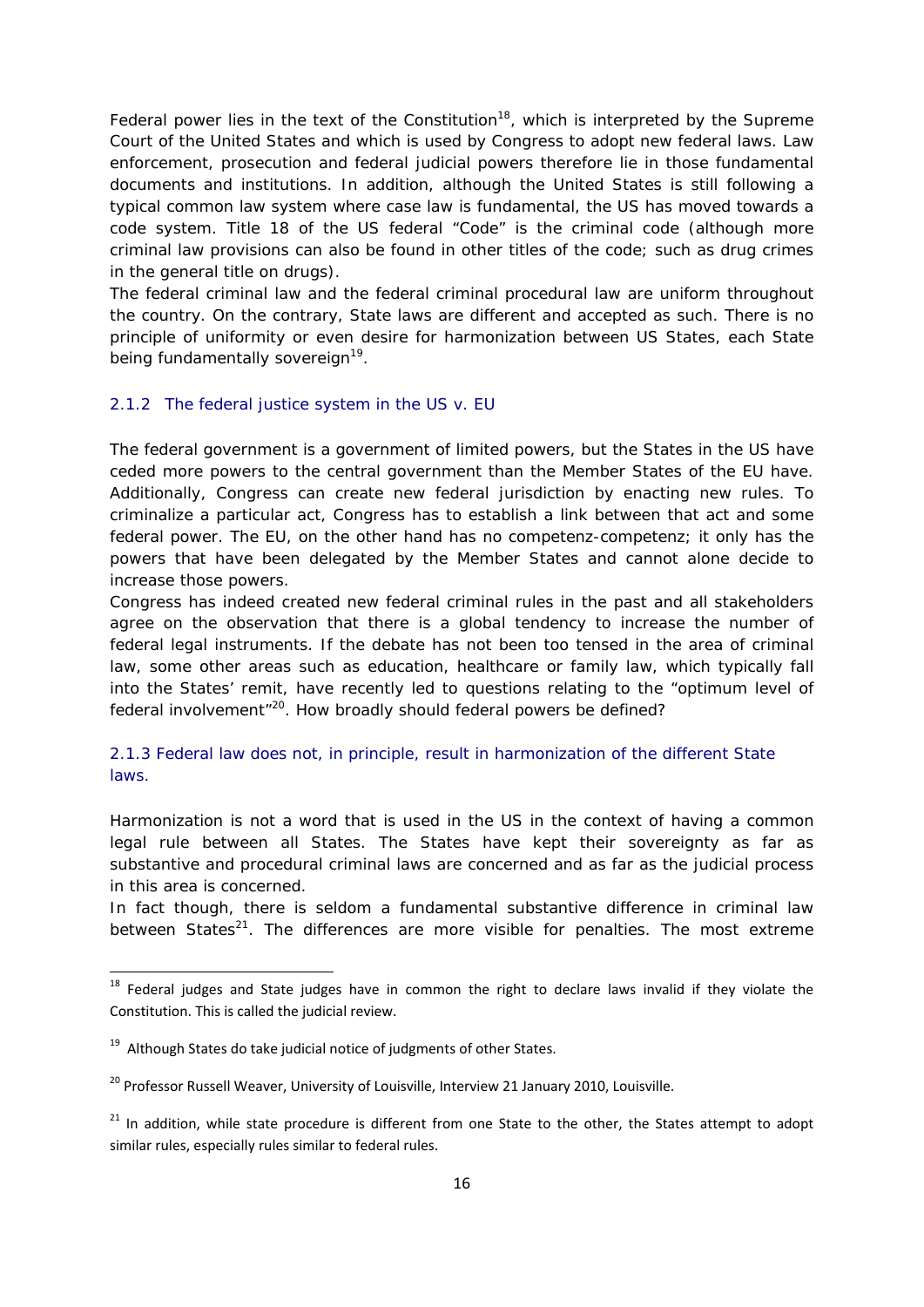example is probably the death penalty being applicable in more than half of the 50 States, for offences which might simply be subject to imprisonment in other States. One difficult situation can occur when substantive difference exists between federal laws and State laws. The decriminalization of possession of small amounts of marijuana for medical use in some States has recently triggered the US Attorney General (see Annex) to issue a directive to federal prosecutors not to prosecute certain possession of marijuana cases when the persons in question are operating in accordance with State law. The situation had become difficult between some State laws and federal law, since federal law had not been following the same medical "decriminalization" path<sup>22</sup>. This example shows that federal law/regulations do not always follow the general consensus among States and that they sometimes adapt to particular State situations.

What does "federal law" therefore represent in comparison to State laws? The two different legal systems – State and federal – co-exist and do not necessarily interact. States have their own legal system and the federal power has another one. Nevertheless,

- o Federal law pre-empts State law in certain areas. This is rare but it is expressly foreseen by the Constitution. Congress, subject to judicial interpretation decides in which areas this pre-emption is possible. Certain labour federal regulations could for instance pre-empt State law<sup>23</sup>.
- o The Supreme court, a federal institution (see Annex), also has jurisdiction in some areas over States law or regulations. The area of civil rights is particularly subject to control by the federal power. The role of the US Supreme Court in defining the scope of civil rights in criminal procedures is fundamental, both for State and Federal courts. Initially, the first ten amendments of the US Constitution, known as the "Bill of rights" applied only to the federal government. The Supreme Court, however, ruled in the middle of the twentieth century that many of those provisions applied to State governments<sup>24</sup>. The Due Process Clause of the Fourteenth Amendment applies most of the Bill of Rights to the States. Sometimes though, the scope is different for procedural rights between a federal jurisdiction and a State court: for instance, according to the Court, "the Sixth Amendment guarantees trial counsel for indigent federal defendants in all criminal prosecutions, but guarantees trial counsel for an indigent State defendant only when she will receive a jail sentence"<sup>25</sup>. Additionally, in certain cases, the Supreme Court will look at the "management" of due process by State courts. In *Brown v.*

<sup>&</sup>lt;sup>22</sup> For more information on the Attorney General's new Medical Marijuana Guidelines: http://www.justice.gov/opa/pr/2009/October/09‐ag‐1119.html.

<sup>&</sup>lt;sup>23</sup> Judge Russell, Court of the Western District of Kentucky, in Louisville, Interview 21 January 2010.

<sup>24</sup> Nicholas S. Acker, *Prosecutorial and law enforcement cooperation between the US and Italy,* 2004, p. 560.

<sup>25</sup> Russell L. Weaver, Leslie W. Abramson, John M. Burkoff and Catherine Hancock, *Principles of Criminal Procedure*, p. 5.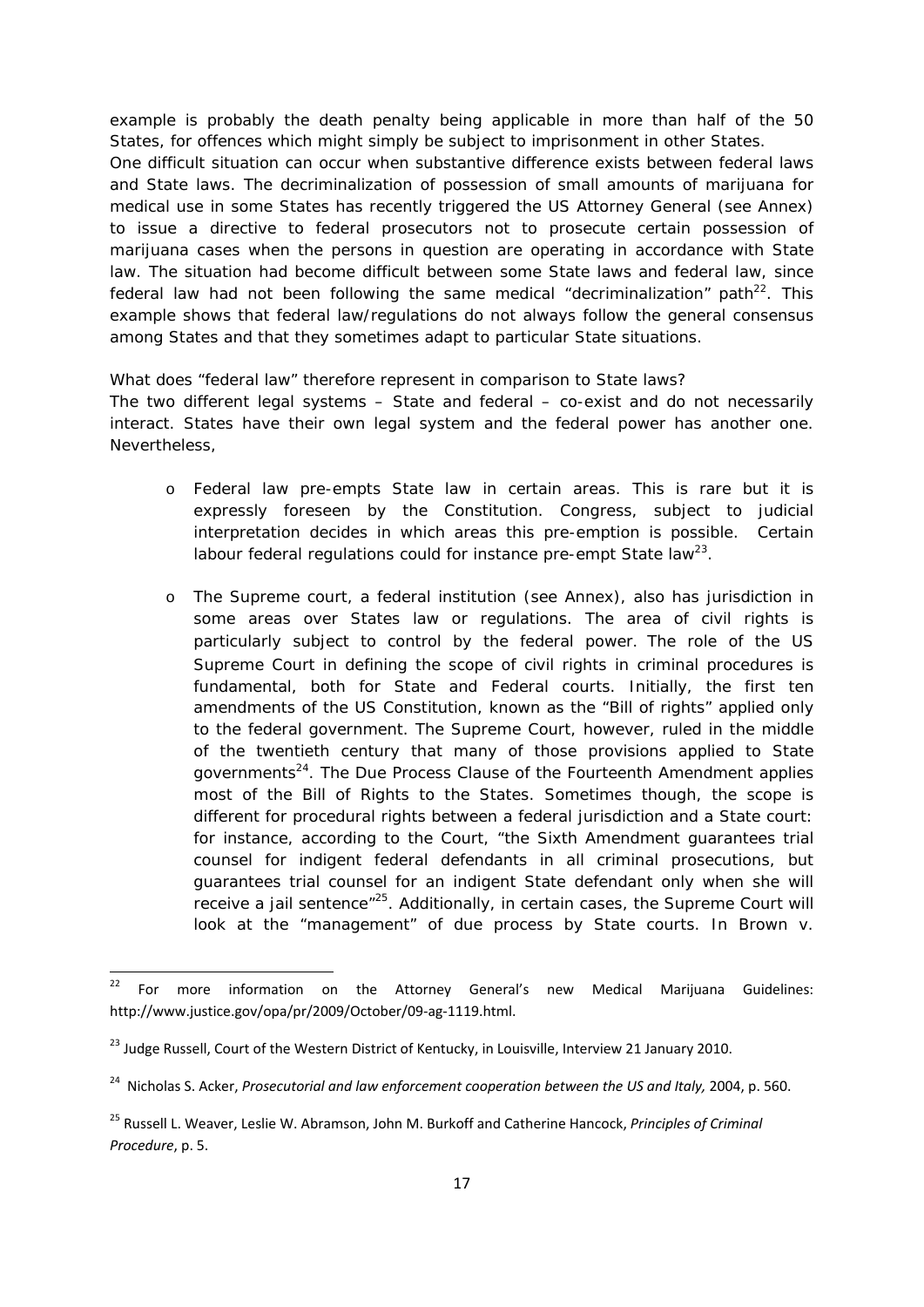*Mississippi*<sup>26</sup> the Supreme Court decided that evidence obtained under violent conditions/ interrogations was not to be declared admissible by a State court because it violated due process.

In criminal proceedings, someone imprisoned in a State court may also file a petition on federal court for a "writ of habeas corpus" seeking to have the federal court review whether the State has violated his or her rights under the United States Constitution<sup>27</sup>.

Sometimes, the action of the Supreme Court imposing new rules to States and federal authorities can create frustration amongst States. In the *Miranda v.*  Arizona case<sup>28</sup> the Supreme Court found that an interrogated person in custody "must be warned prior to any questioning that he has the right to remain silent, that anything he says can be used against him in a court of law, that he has the right to the presence of an attorney, and that if he cannot afford an attorney one will be appointed for him prior to any questioning if he so desires. (…) If the individual indicates in any manner at any time prior or during questioning, that he wishes to remain silent, the interrogation must cease (...)". This decision was much criticized by many States, but also by the four Justices dissenting.

#### 2.1.4. There is no need to further develop mutual recognition between the US States.

The legal differences between State and federal laws are accepted if they fall into the division of tasks as defined by Congress and the Supreme Court. For instance, the fact that a simplified extradition system exists between States is not subject to any particular control of the State judges other than the control of the identity of the person and the validity of the existence of the charge even if the extradited person could face death penalty in the requesting State.

De facto, "mutual recognition" is largely implemented between the different US States.

#### **2.2 The bases for federal criminal jurisdiction**

#### 2.2.1. Criteria?

Federal criminal cases cover only around 10% of the cases at the nation-wide level; the 90% remaining are dealt with at State level. States retain a general police power under which a majority of offences would fall. The public would therefore mostly be familiarized with State courts, rather than with federal courts, a case being brought in front of a

<sup>26</sup> 297 U.S. 278 (1936).

<sup>27</sup> Article III Judges Division *The Federal Court System in the United States, An introduction for Judges and Judicial Administrators in Other Countries,* page 52.

<sup>28</sup> 384 U.S. 436, 479 (1966).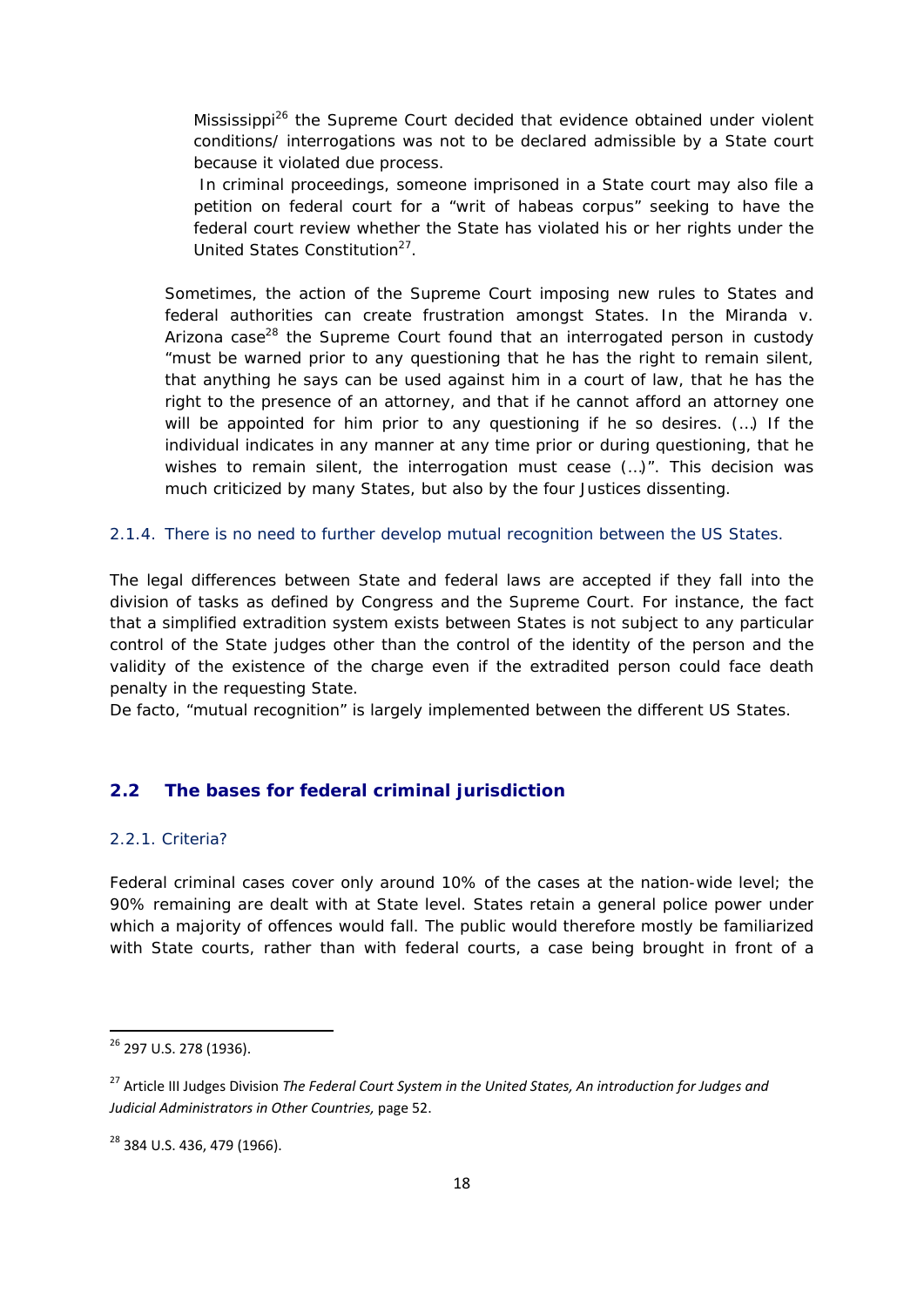federal court is therefore sometimes considered more solemn by the public<sup>29</sup>. Nevertheless, since 2000, the number of federal criminal filings has steadily increased. Since 2000 criminal cases filed in US District Courts have increased by 21.7%. In district courts for instance, felony cases rose by 7% between 2007 and 2008 (in particular in illegal immigration cases, sex offenses and fraud) and criminal appeals climbed by  $4\%^{30}$ . Since 2008, criminal cases filed in District courts increased by 7.9%. The growth has stemmed primarily from filings relating to immigration crimes and filings addressing fraud, sex crimes and traffic offences $31$ .

States have broad authority to prosecute many types of crime, such as crimes against the person (murders, assaults, theft, burglary etc.) and many crimes against property; however, States can only investigate and prosecute crimes committed within their geographic territory.

There are no systematic criteria to define which situation should be governed by federal law and which should be governed by State criminal law. Federal power and jurisdiction is based on the Constitution of the US, on decisions of Congress and on the case law of the Supreme Court and federal courts. Federal criminal law and procedure can be found in Title 18 of the "US Code"<sup>32</sup>.

One criterion – considered by the EU to be essential for harmonizing legal instruments – i.e. the "seriousness" of the crimes (see Chapter III below), is not, *per se*, a criterion for federal power/jurisdiction. However, in fact, many of the most serious crimes such as terrorism, drug trafficking and money laundering, are dealt with by federal courts. Federal offences as defined by Congress can be divided into three main levels: felony offences – the most serious crimes – may be punished by more than one year prison; misdemeanour offences may be punished by up to one year in prison; and petty offences may be punished by up to six months imprisonment. The latter are often addressed though through fines rather than prison sentences<sup>33</sup>. In determining the sentence, the federal judge would have, in particular, to follow the United States Sentencing Commission's special federal sentencing guidelines. Those guidelines take into account "the seriousness of the criminal conduct and the defendant's criminal record" $34$ .

 $34$  Ibid, page 28.

<sup>&</sup>lt;sup>29</sup> Discussion on perception by the public of federal court's work. Interview of District court Judge Russell, 21 January 2010, Louisville, Kentucky.

<sup>30</sup> Administrative Office of the United States *2008 Federal Court Management Statistics*, page iii.

<sup>31</sup> Administrative Office of the United States Courts, *Federal Judicial Caseload Statistics,* 31 March 2009.

 $32$  The US Code can be found on the House of Representatives website http://uscode.house.gov/download/download.shtml or on the following website http://www.law.cornell.edu.uscode

<sup>33</sup> Article III Judges Division *The Federal Court System in the United States. An Introduction for Judges and Judicial Administrators in Other Countries*, 2001, page 27.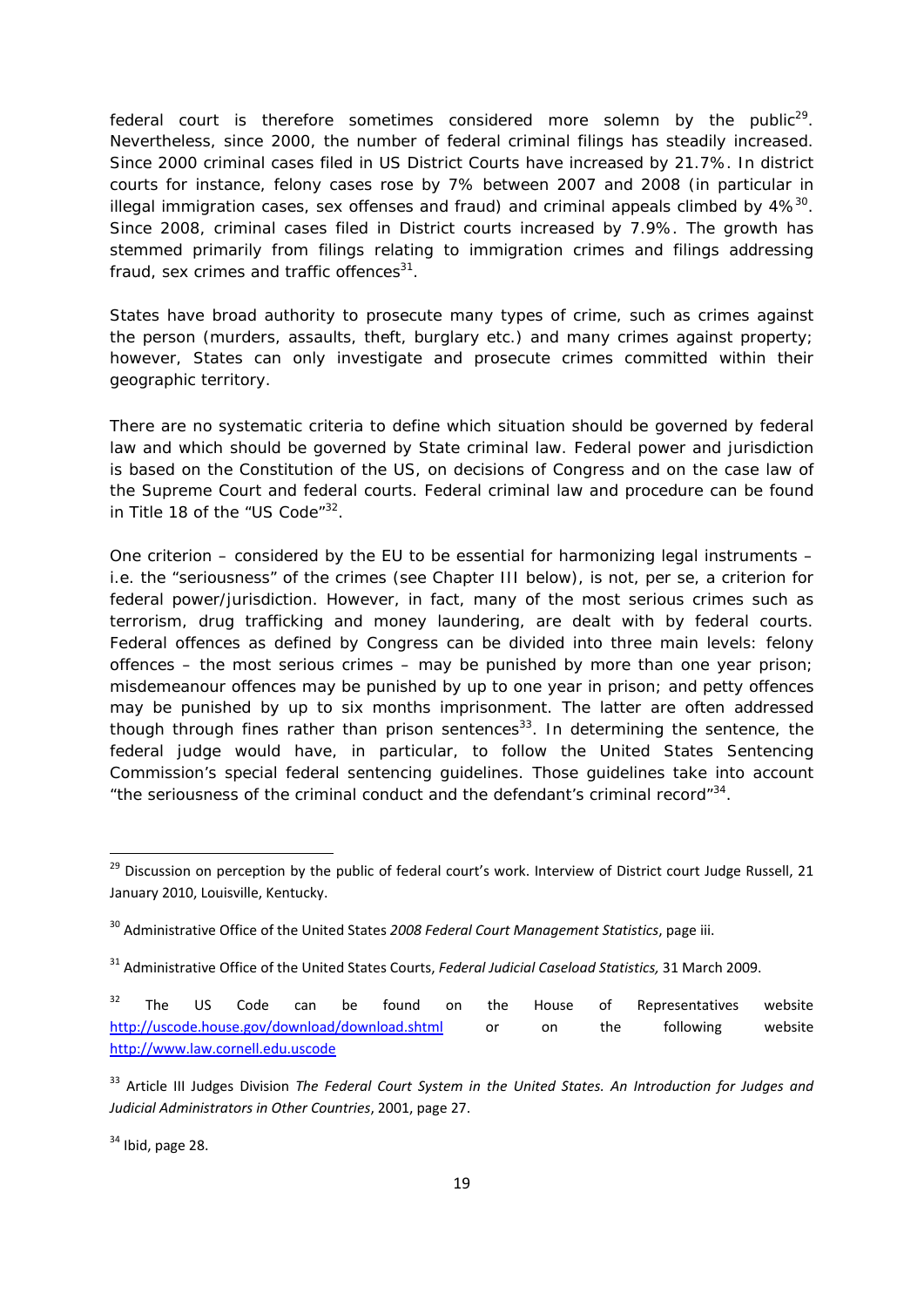Murder, which can be considered as a serious crime in the EU is not *per se* considered to fall within the federal jurisdiction in the US. In fact, murder is typically a crime which should be prosecuted at State level. Nevertheless, there are more than 50 federal criminal statutes that deal with murder. Why? Those latter would be specific types of murder, having a link with federal powers: the murder of a federal official<sup>35</sup>, the murder while crossing a State line, murder where telephone facilities have been used from one State to another to plan the murder etc.

For instance, fraud would generally be a State crime, whilst fraud using inter-State telephone facilities would be a federal crime<sup>36</sup>. More generally, the fact that a crime has involved the use of the mail, telephone or wire communications, or travel or transportation between the States, is required for certain crimes before they may be prosecuted in federal court<sup>37</sup>.

The idea is not to "harmonize" State criminal laws into one federal law, but rather to cover different types of offences. Therefore, prosecution of the same facts can be carried out at State level and/or at federal level based on different legal qualifications (see 2.2.2 below). The fact that federal jurisdiction might have increased in recent years in the US is not necessarily perceived as a threat by the US States, at least not on criminal law issues. Federal healthcare reforms or federal education reforms might raise much more opposition from States than increased federal criminal powers. Some States would not even want to have a case brought in front of their own courts if they did not have the means to handle it properly. For instance, terrorism cases are extremely sensitive, requiring huge financial resources for the investigation and strict security measures during the trial process. Terrorism is, however, a non-exclusive jurisdiction of the Federal courts when national security is an exclusive federal competence.

In conclusion, although formal criteria do not officially exist, federal jurisdiction would be recognized in the following situations:

- in cross-border cases (e.g. a State line has been crossed),
- national security/armed forces,
- inter-State commerce<sup>38</sup>,

<sup>&</sup>lt;sup>35</sup> For instance, before JF Kennedy was assassinated, the murder of the President of the United States of America was not considered a federal offence. It became a federal offence shortly afterwards when Congress enacted a new law. Therefore, if Lee Harvey Oswald had not been killed a few days after JF Kennedy, the murder of the President would have been tried in a State court in Texas.

<sup>36</sup> Nicholas S. Acker *Prosecutorial and law enforcement cooperation between the U.S. and Italy*, 2004, p. 553. This situation results from one of the most important criteria for federal jurisdiction: the *inter-State commerce*. The Supreme Court has interpreted this principle broadly and has therefore given federal jurisdiction a base for wide jurisdiction.

<sup>37</sup> Department of Justice *Criminal prosecutions in the United States.*

<sup>38</sup> In *Perez v. United States* (1971), the Supreme Court states that some crimes can have an impact on inter‐ State commerce.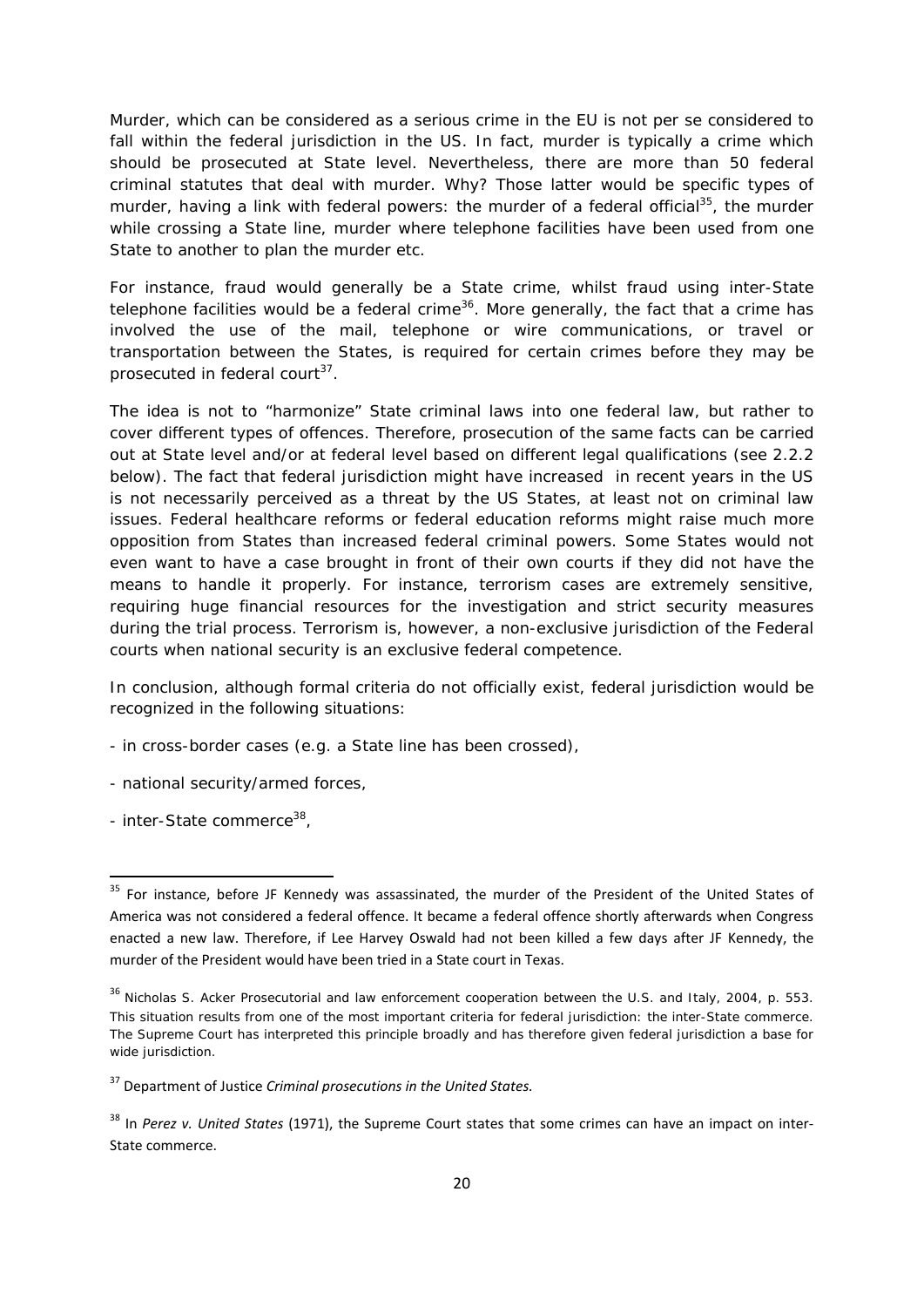- anything involving federal government i.e.: crime committed against a federal official or agency, crime involving the mail (federal power) etc,

- copyrights,

- bankruptcy,

- securities, stock exchanges and the banking system,

- *serious crimes* (to certain extent): drug wars, organized crime, financial market crimes etc. Complicated cases can be easier to handle at a federal level. For instance, a federal court can issue a subpoena to a witness to appear in court from anywhere in the United States.

Only a couple of those areas would be exclusive areas of jurisdiction; the vast majority are concurrently State and federal crimes.

#### 2.2.2. Double jurisdiction: federal and State interest to prosecute

State courts do not feel deprived of their own jurisdiction because in most cases, they retain their own jurisdiction in addition to the federal one. Sequential trials can therefore take place at a State level and then at a federal level or vice versa. The *ne bis in idem* principle (or double jeopardy principle) is not considered to be violated here since, although covering the same course of conduct, a case would be brought to federal and State courts under two different legal qualifications. Therefore, the same facts can be tried twice because the offence will not be considered the same. Although options are open as far as jurisdiction is concerned, this whole system of overlapping jurisdiction does have in it a certain amount of tension $3^9$ .

Usually, though *informally*, prosecutors at federal and State level will work out at which level the prosecution should be made. The criteria for choosing one or the other may be very pragmatic: does the State system have resources to prosecute the case? Is prosecution in one jurisdiction advantageous because of the penalty applied, in comparison with the second jurisdiction?

A famous example of double prosecution is the *Rodney King* case where the police officers prosecuted in front of a State court in California were acquitted for the charges of assault and later on were found guilty on the charges of violation of civil rights in a federal court<sup>40</sup>.

Often the case would go to whichever prosecuting authority did the investigation first or which happened to arrest the person first. If the amount of drugs, the complexity of the

<sup>&</sup>lt;sup>39</sup> For instance, although cooperation is also clearly taking place, there could be some competition on organized crime cases in certain places in the US, such as New York.

<sup>&</sup>lt;sup>40</sup> On 3 March 1991 officers from the Los Angeles Police Department (LAPD) stopped motorist Rodney King for a traffic violation. During the arrest proceedings, King was struck violently by the police after initially resisting their orders. The arrest was videotaped by a witness and was broadcasted on television. Four LAPD officers were initially acquitted of the charges of assault brought against them in the State court. Riots broke out in Los Angeles. Charges were brought at a federal level against the same officers for the same conduct, but on the basis of violation of Rodney King's civil rights two of the four officers were found guilty.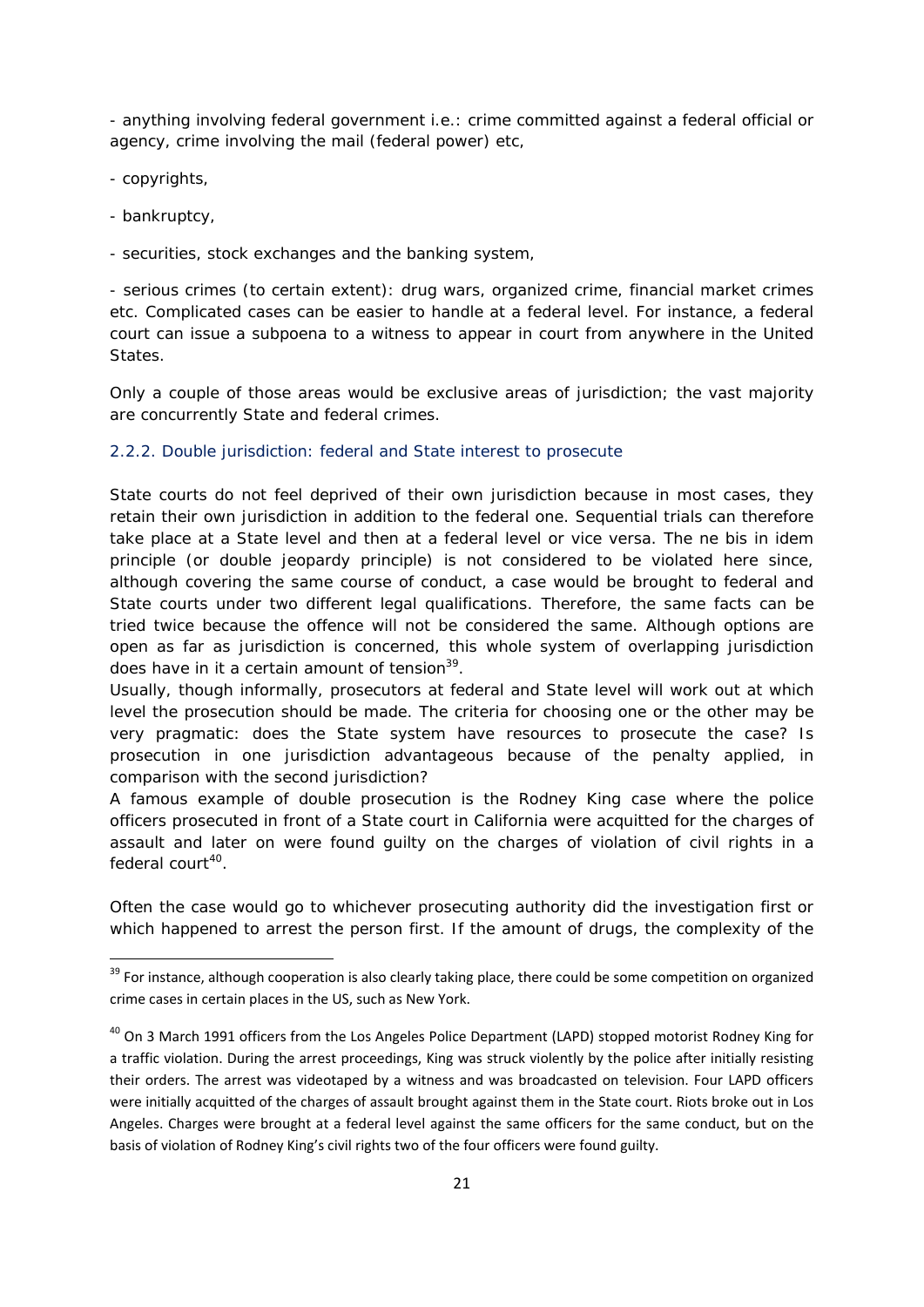case, the number of persons involved (for instance) seem to the local police to be somewhat more important than the cases they are used to handling, the FBI (general jurisdiction), the DEA (for drugs) or the ATF (arms) etc. will be called. Those federal forces will then contact the federal prosecutor in order to get (or not) an agreement on the continuation of the investigation at federal level. If the prosecutor declines, the State could decide to go forward.

Apart from a tactical decision (is the federal prosecution likely to win the case?), federal guidelines exist for prosecution services to assist in determining when a prosecution could be left to another jurisdiction<sup>41</sup> and when dual prosecution cases are possible<sup>42</sup>. In determining when a prosecution could be left to another jurisdiction, the US Attorney should weigh three important considerations: "1. The strength of the other jurisdiction's interest in prosecution; the other jurisdiction ability and willingness to prosecute effectively; and 3. The probable sentence or other consequences if the person is convicted in the other jurisdiction." All three elements are then detailed in order to give the US Attorney some indication of the components of each consideration. On the other hand, federal prosecution could take place after a State prosecution if three prerequisites are satisfied: "1. the matter must involve a substantial federal interest<sup>43</sup>, 2. the prior prosecution must have left that interest demonstrably unvindicated and 3. the government must believe that the defendant's conduct constitutes a federal offense and that the admissible evidence probably will be sufficient to obtain and sustain a conviction by an unbiased trier of fact".

Definition of offences as well as penalties can be quite different between the two legal systems. The extreme example which shows that one cannot look at the US federal legal system in terms of "harmonization" of State laws is the example of the death penalty. Federal courts can apply the death penalty in a number of limited circumstances (in particular in around 60 different types of murder), whilst some States have banned the death penalty entirely.

Although no harmonization *per se* occurs between States, when "state legislatures and courts consider the need to define or interpret statutory codes governing criminal procedure, they are often influenced by the Federal Rules of Criminal Procedure and other federal statutes, and by the American Bar Association Standards for Criminal Justice" <sup>44</sup>. Nevertheless, it is not compulsory for States to use federal texts.

The decision not to prosecute is taken by a prosecutor and not a judge. One of the criteria which might convince a federal prosecutor to prosecute a case or not can be the

<sup>41</sup> US Attorneys, *Criminal Resource Manual*, 9‐27.240 Initiating and Declining Charges – Prosecution in another Jurisdiction.

<sup>42</sup> US Attorneys, *Criminal Resource Manual*, 9‐2.031 Dual and Successive Prosecution Policy ("Petite Policy").

 $43$  A "substantial federal interest" is not easy to define. Then again, the criteria could cover many different types of situation: a pure investigation interest for a major drug trafficking network, as well as interest in investigating a crime involving the national currency (for example). This wording is subject to some kind of subjective assessment.

 $44$  Op. cit. footnote 23, p. 3.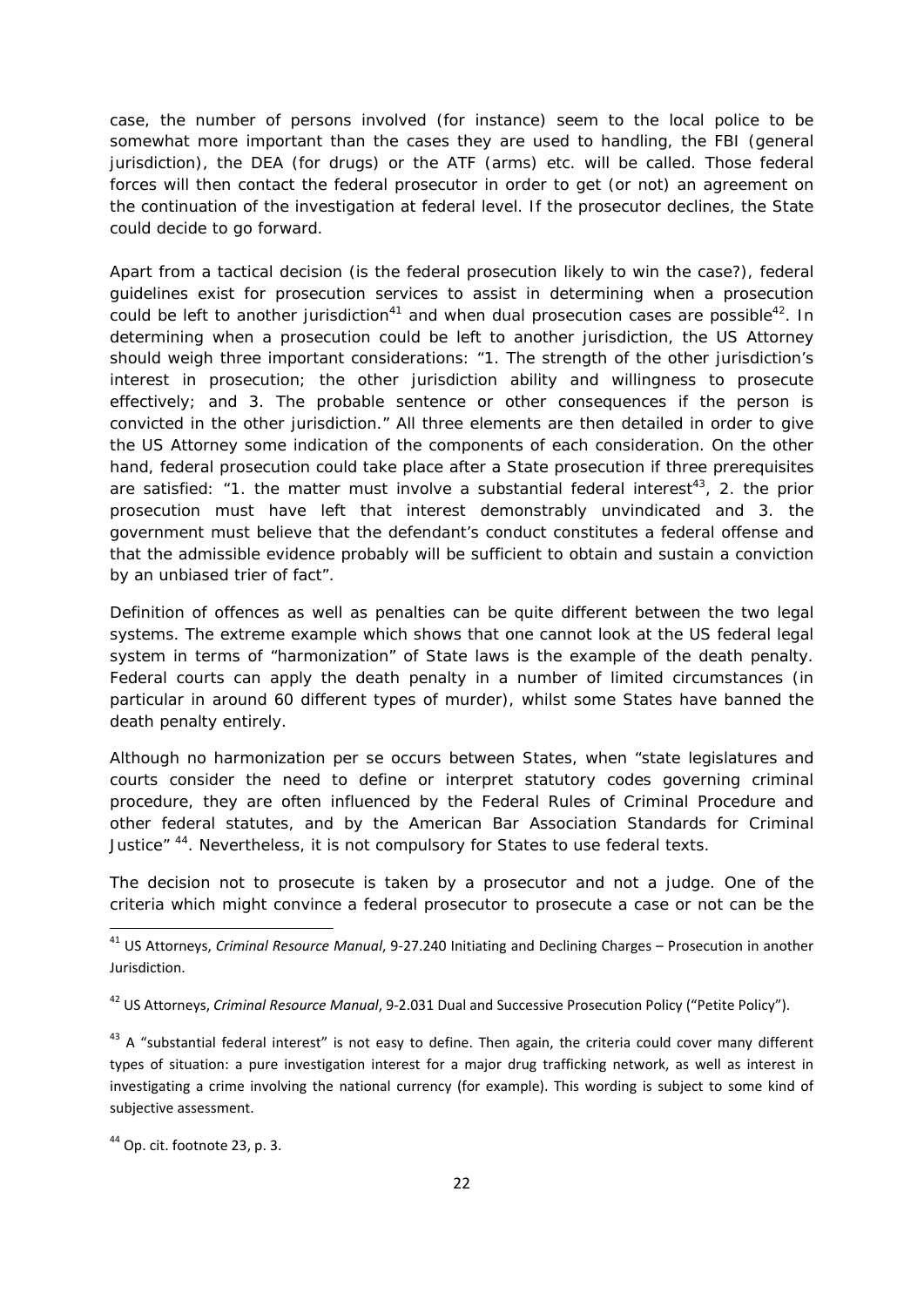potential penalties applied to a particular course of action. There are for instance federal guidelines on the key penalties applicable to a certain quantity of cocaine or heroin. If the quantities are below the minimum listed in those guidelines, a federal prosecutor would probably not prosecute. The final decision to prosecute, on the other hand, is taken by a judge. It is the responsibility of the plaintiff to "assert the legal basis for the court's jurisdiction over the case and the court makes an independent determination that it has jurisdiction to address the case. (…) Under certain circumstances, a case that was improperly filed in federal court may be *remanded* to a State court that has jurisdiction to hear the case. Conversely, a case that was filed in a State court may, if certain conditions are met, be *removed* to a federal court<sup>"45</sup>.

<sup>45</sup> Article III Judges Division *The Federal Court System in the United States. An Introduction for Judges and Judicial Administrators in Other Countries,* 2001.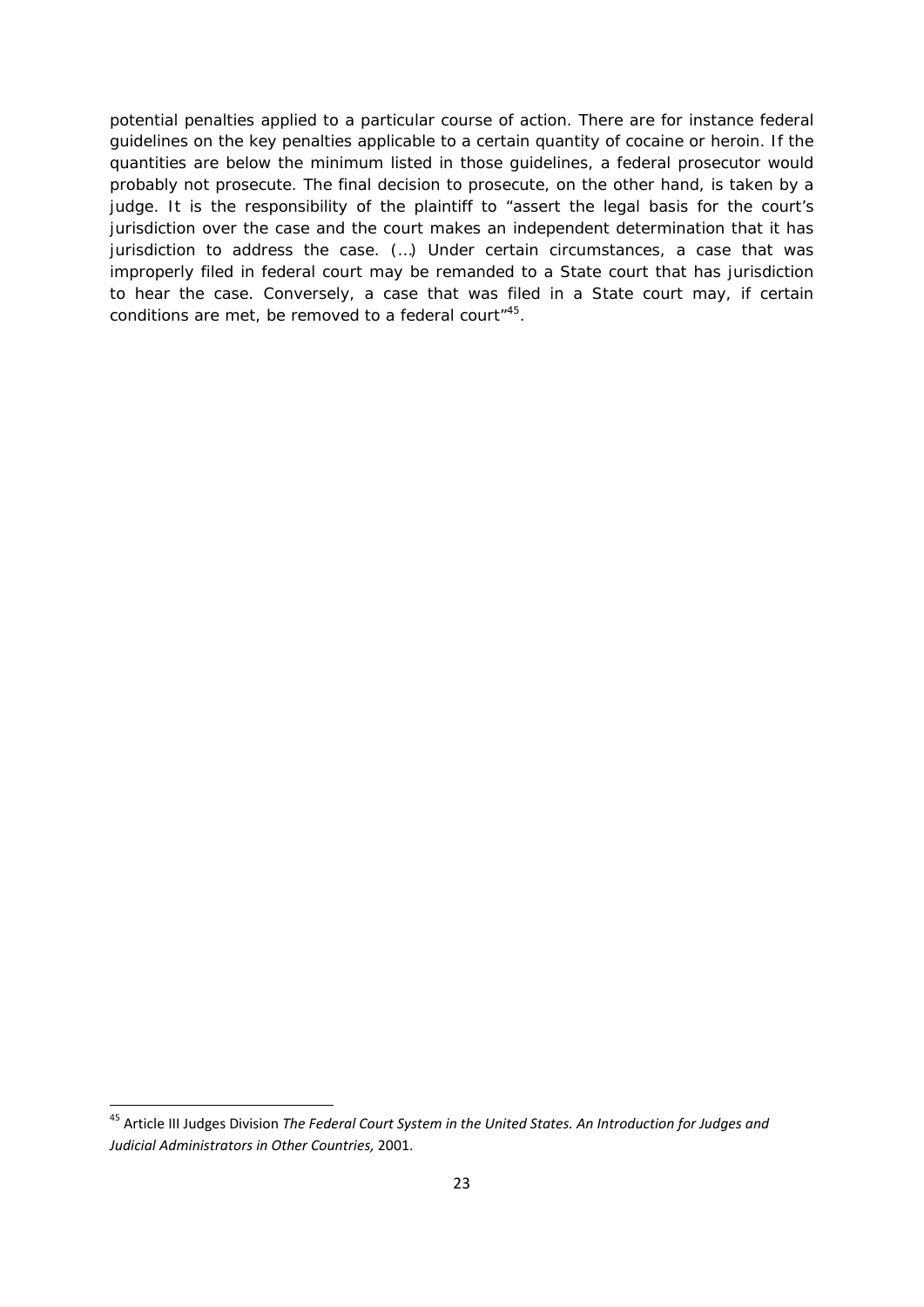# **CHAPTER III. COULD THE US FEDERAL SYSTEM INSPIRE THE EU?**

#### **KEY FINDINGS**

- Setting aside the fundamental difference in political nature of the USA and the EU, the question of common criminal rules and a common judicial process exists in both Unions.
- Some criteria could be proposed at an EU level to determine the moment when harmonization could occur. The question of a definition of *serious crime* might be difficult to solve but should not, in any case, be limited to the list proposed by Article 83 of the Lisbon Treaty.
- Under certain conditions, some criteria could also be set to limit the increasing number of conflicts of jurisdiction.
- In order to enhance implementation of EU criminal law, first instance and appellate national jurisdiction should be evaluated and strengthened. Another possibility could be to create European Regional Courts of Appeal.

#### **3.1. Where should the line be between State and centralized powers?**

Where should harmonization stop and State jurisdiction (only) prevail? Isn't the question wider than mere harmonization and should we go as far as talking about an EU jurisdiction?

Rather than a patchwork of harmonizing instruments depending mainly upon certain crime areas, couldn't the Member States and the EU institutions agree on a clear set of criteria determining the moment when harmonization could occur? Our suggestion would be to simply refer to

- ‐ S*erious crimes (see below)*;
- ‐ Cross-border dimensions;
- ‐ The involvement for one reason or another of EU institutions, agencies or bodies in criminal cases;
- And leave the door open to further additions/amendments of those criteria according to the common needs of Member States and the EU interest. The EU interest in the criminal cooperation area, in our view, still has to be defined in order to get away from the "patchwork syndrome".

The definition of serious crimes is a fluctuant question. The UN Convention against transnational organized crime defines serious crimes as a "conduct constituting an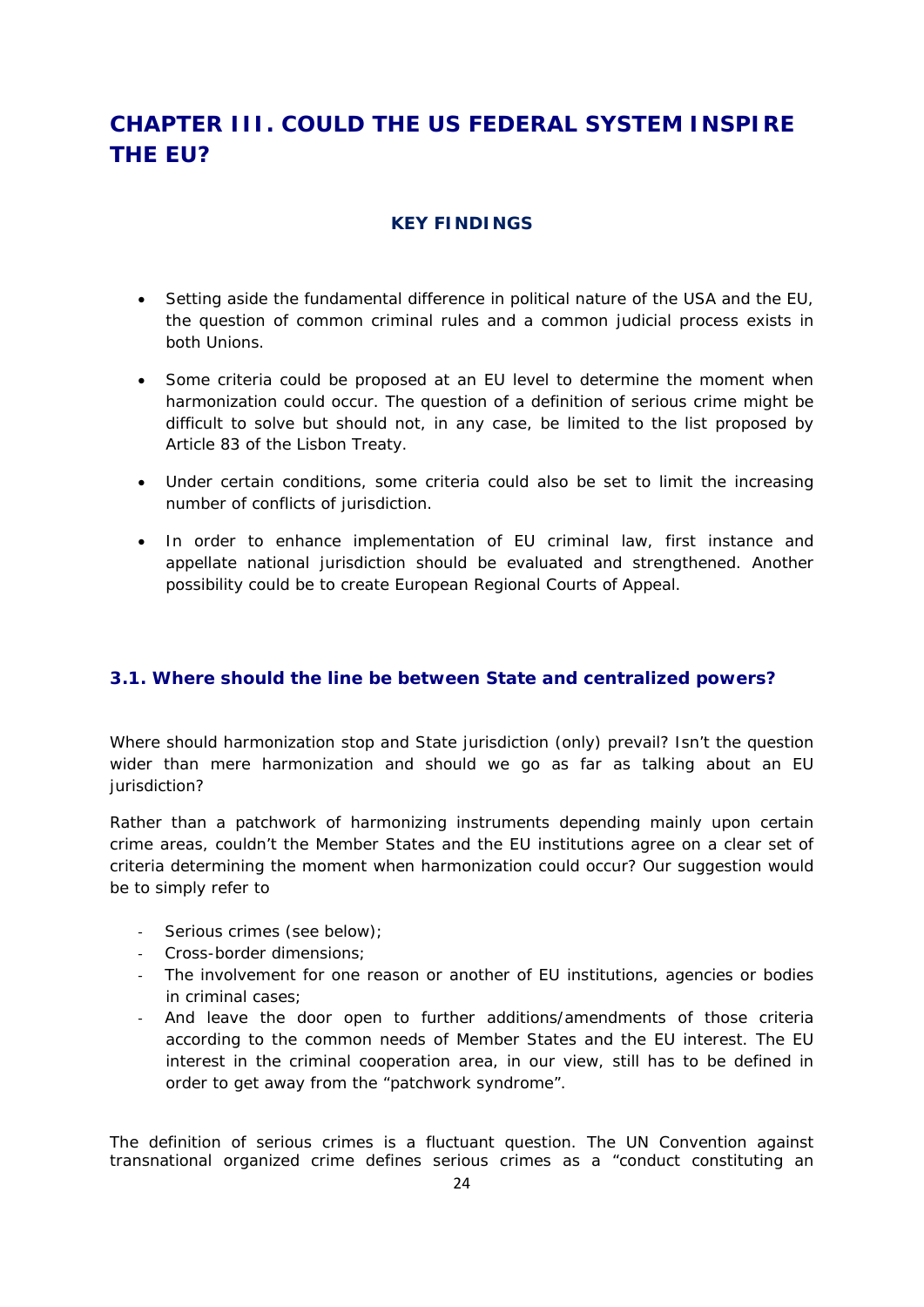offence punishable by a maximum deprivation of liberty of at least four years or a more serious penalty". This is not a definition recognized officially at European Union level. The 2008 Framework Decision (2008/841/JHA) on the fight against organized crime does not propose a definition of *serious crime* but rather includes the four years' imprisonment criteria in its definition of "criminal organization". The 32 serious offences listed in the European arrest warrant are not subject to double criminality control if they are punishable by a "custodial sentence or a detention order for a maximum period of at least three years" and are nevertheless considered as *serious crimes*<sup>46</sup>.

The areas of *particularly serious crimes* subject to future harmonization, listed in article 83 of the TFEU, although pertinent, are in our view incomplete. In fact they do not mirror the list of serious offences included in the EAW nor do they cover the mandate of Europol and Eurojust<sup>47</sup>. Of course, again, many crimes could be included under the terms "organized crime", but organized crime has a definition of its own (see explanation above) which does not always match the needs of practitioners. The question of what is a serious crime might not be answered in a mathematic way, since national criminal law systems are so different. However, since a political agreement has been found in the past, it is our view that existing EU instruments listing serious crimes, which have been accepted as such by all Member States (and this is the case for the EAW and for the jurisdiction of Europol and Eurojust), should constitute the basis of this discussion. Anything below would clearly diminish cooperation that is already taking place on the basis of those documents. And it hardly seems conceivable – from a citizen's and practitioners' point of view – that cooperation should not encompass all criminal fields which have been recognised as *serious crimes* before the Lisbon Treaty and the Stockholm Programme $48$ , the idea being to continue to add "bricks" to the development of an area of freedom, security and justice.

#### **3.2. Conflicts of jurisdiction**

The Member States of the EU are experiencing more and more conflicts of jurisdiction between different Member States. In the absence of European compulsory criteria to prevent or solve conflicts of jurisdiction between different Member States<sup>49</sup>, the criteria proposed by the US Attorneys Criminal Resource Manual (although applying initially to potential conflicts between States and the federal level) could be used by the Member States of the EU:

*1. The strength of the other jurisdiction's interest in prosecution; 2. The other jurisdiction ability and willingness to prosecute effectively; and 3. The probable sentence or other consequences if the person is convicted in the other jurisdiction.* 

<sup>46</sup> Article 2.2 of the Council Framework Decision (2002/584/JHA) of 13 June 2002 on the European arrest warrant and the surrender procedures between Member States.

<sup>&</sup>lt;sup>47</sup> See Article 4 and Annex to the Council Decision of 6 April 2009 establishing the European Police Office (Europol) (2009/371/JHA).

<sup>48</sup> Council of the European Union, *The Stockholm Programme – An open and secure Europe serving and protecting the citizens*, 17024/09, 2 December 2009.

<sup>&</sup>lt;sup>49</sup> Council Framework Decision 2009/948/JHA of 30 November 2009 on prevention and settlement of conflicts of jurisdiction in criminal proceedings.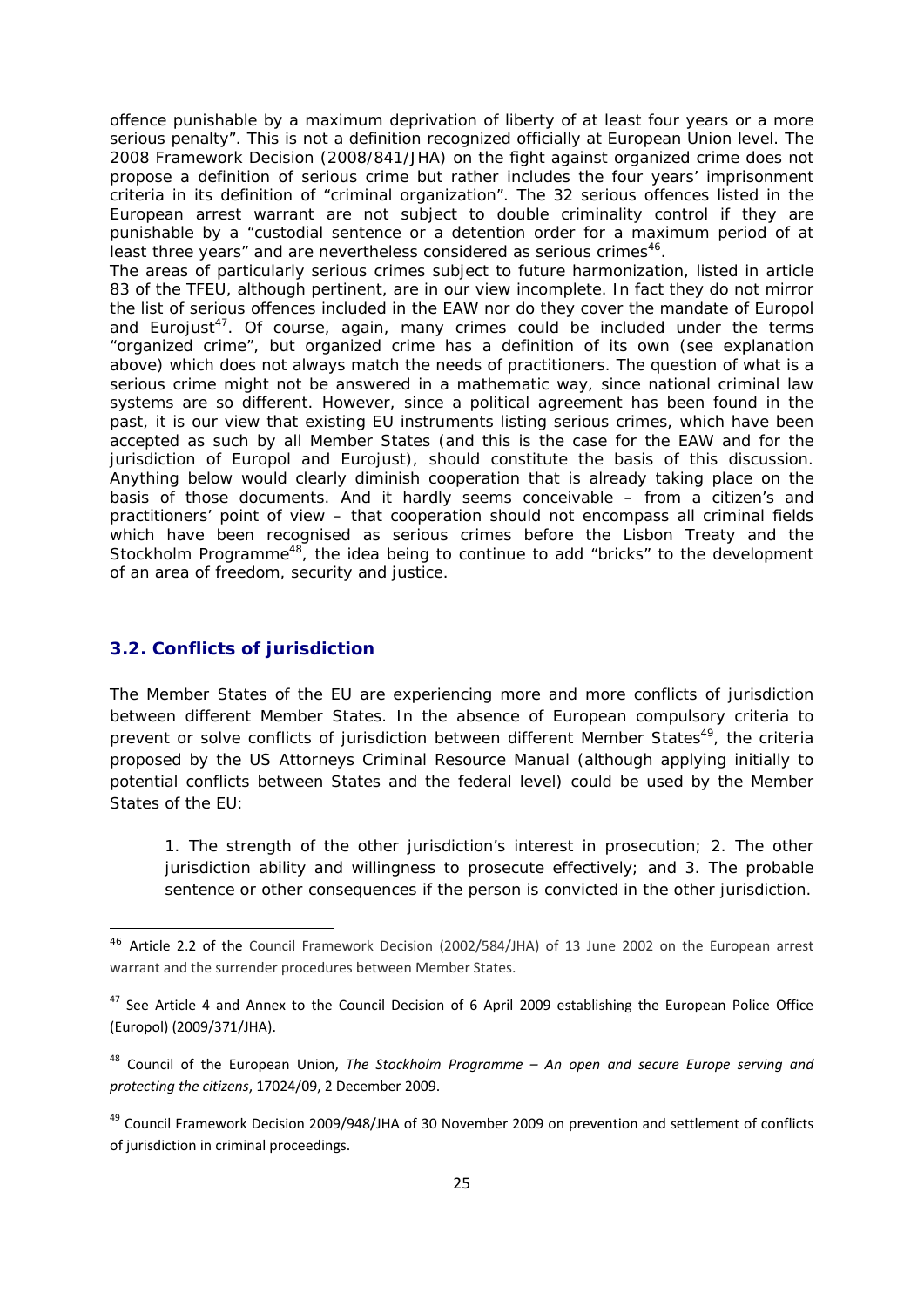One major difficulty remains though: it is impossible today for all Member States' judges and prosecutors to know exactly how a case would be treated in another Member State, both from a procedural and substantial point of view. The reason for this situation is multifaceted: absence of knowledge of other national criminal laws, but also absence of centralized evaluation mechanisms and information about the different national legal systems. Some informal mechanisms have been put in place to try to deal with the most complex cases. Eurojust, for instance, has been tasked with assisting Member States in dealing with complex jurisdictional issues. Nevertheless, this is not a compulsory and systematic system<sup>50</sup> and much still needs to be done. An EU centralized assessment of the implementation of EU criminal law in the different Member States is in our view badly needed.

#### **3.3. The organization of an EU judiciary**

Unlike in the  $US<sup>51</sup>$ , the EU countries do not have, for the time being, two layers of courts. The first "European judges" are the national judges. The only exception is the Court of Justice of the European Union, which should see its powers considerably increased in the field of criminal law with the Lisbon Treaty. The CJEU plays, similarly to the US Supreme Court, the role of a supreme court but is not the top of a chain of EU courts. Another potential EU judicial body could become the Public Prosecutor, if his office is created according to the provisions set out in the Lisbon treaty.

Practitioners are facing more and more cross-border cases. Certain countries have already created specific jurisdictions to deal with complex cases (organized crime cases for instance), which often include a cross-border element<sup>52</sup>. We believe that Member States will, in the future, at a minimum, have to strengthen their first instance and appellate capacity to deal with cross-border cases, and might even have to develop new judicial structures. In any case, national jurisdictions should be given resources. Two ideas can be developed:

> o In order to secure a similar or "harmonized" treatment of cases complying with the criteria set out in 3.1 above, national first instance courts should be dealing with those cases in an equivalent way through a set of harmonized procedural and substantive European rules, but also through the development of common frames (in particular a judicial organization based on common grounds; common legal educational programmes in EU law for judges, prosecutors and judicial staff) and though availability of similar resources from one country to the other in the Union.

It is in our view indispensible not to separate substantive and procedural law from the possibilities given to national judges to implement these

 $50$  Ibid.

 $51$  For a short and rough explanation of the US federal court system, see Annex.

<sup>52</sup> In France, JIRS – *jurisdiction inter‐régionales spécialisées* – have been created.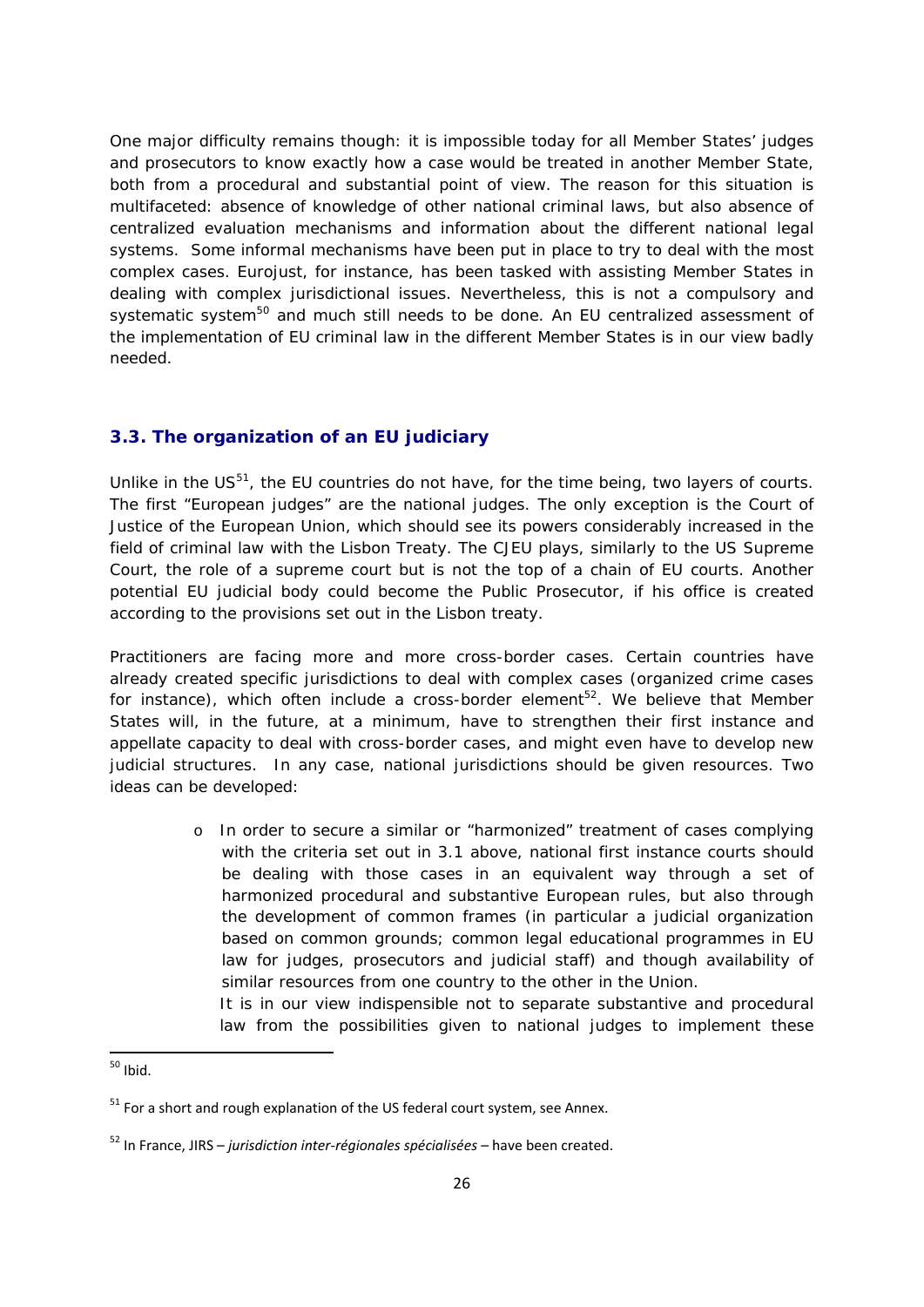common European texts. The evaluation of implementation by the judiciary of EU instruments can only be made on the basis of recognition of the caseload of those courts and of the financial, staffing, logistical means of those courts throughout the different MS. One of the main forces of the US judiciary is in our view its strong and flexible organization. This question, although not covered as such by the Lisbon Treaty, cannot in our view be considered as a minor issue in the European Union and should be particularly looked at in the years to come by Member States and EU institutions, in particular by the EU Parliament.

o Appellate courts are currently also national courts. Either, that level could be strengthened similarly to first instance courts (see paragraph above), or, another option could be – since our proposal is to have set criteria involving *serious crimes* – a European handling of the most important (or the biggest) criminal cases. Those cases could then be handled at a regional appellate level with the creation of Regional Appellate European Courts, which would not only review the case on a legal basis but could also review the facts.

If French, German and Belgian authorities are working on a case involving a criminal network operating in the three Member States, they could all theoretically have jurisdiction to hear the case. If France and Belgium agree on letting Germany handle the case under German law, they could do so on the condition that the nearest geographically regional appellate court would hear the case if an appeal was made. In addition to enhancing efficiency for complex cross-border cases and ensuring efficient and "standardized" implementation of EU criminal law, we also believe that the creation of such courts could proportionally reduce the workload of the European Court of Justice in the field of preliminary requests, which should mathematically increase in the years to come.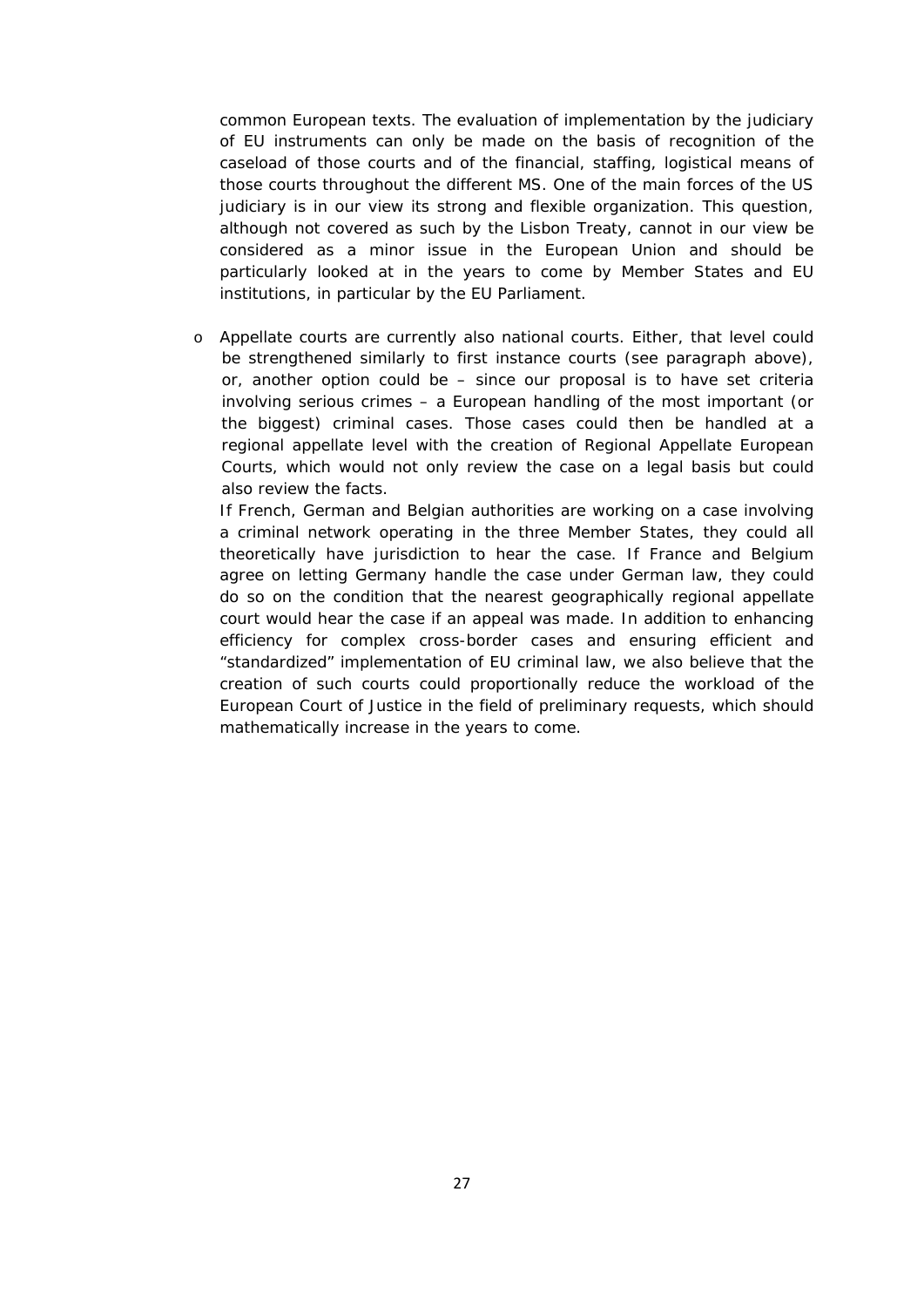# **ANNEX. ROUGH OUTLINE OF THE ORGANIZATION OF FEDERAL LAW ENFORCEMENT AND FEDERAL JUDICIARY IN THE UNITED STATES (SPECIAL FOCUS ON CRIMINAL LAW JURISDICTION)**

Each State has its own system of criminal law rules, its own judiciary and police agencies. The federal level has, on the other hand, a unique system of criminal rules, a unique judiciary and its own police.

#### **Law enforcement**

At a level unknown in European countries, federal law enforcement agencies in the USA are numerous. The Federal Bureau of Investigation (FBI), the Drug Enforcement Administration (DEA) and the Bureau of Alcohol, Tobacco, Firearms and Explosives (AFT) fall under the authority of the Department of Justice. The US Immigration and Customs Enforcement (ICE) and the United States Secret Service fall under the authority of the Homeland Security (DHS). In addition, many other federal law enforcement agencies exist: the Internal Revenue Service, the Army Criminal Investigative Division Command, the US Postal Inspection Services for instance. Each department of the federal government and many federal agencies also have their own service investigating crimes committed against that department. Law enforcement agents and prosecutors would often work together from the beginning of a case.

A special law enforcement force, the Marshall Service – a service of the Department of Justice – plays a crucial role in the federal judiciary. Located usually within the building of the federal court itself, the primary function of the Marshalls is the enforcement of court orders. They do also protect federal judges and the safety of courthouses and courtrooms. Finally, they are also responsible for keeping prisoners in custody and transporting them<sup>53</sup>. Although federal, this service has recently developed in a number of States into common federal-State task forces, including local law enforcement officers, which are tasked with locating and arresting fugitives that should be brought to court to face charges or who should be kept in custody. For instance, the task force constituted by Marshall Officers and Kentucky law enforcement officers in the Western District court of Kentucky, Louisville handles fugitive cases where around 90% are State cases<sup>54</sup>. Most of the cases handled by the Louisville task force are supervisory release violations and robbery cases.

<sup>&</sup>lt;sup>53</sup> Convicted persons by a federal court are held in federal prisons. Therefore, each system also has its own imprisonment system. However, during pre-trial, federal authorities might sign special agreements with county prisons. Interview with District court Judge Russell, 21 January 2010, Louisville, Kentucky.

<sup>&</sup>lt;sup>54</sup> Interview with Dawn Izgarian, Marshall services, US federal district court of Western Kentucky Louisville, 20 January 2010. In larger cities, federal cases could, according to Dawn Izgarjan, amount to around 50% of the cases handled by the task forces. Although the Louisville taskforce is quite small according to Dawn Izgarian, task forces have developed throughout the country in many States. There are also a few regional task forces, each covering many States (in Atlanta and Chicago for instance).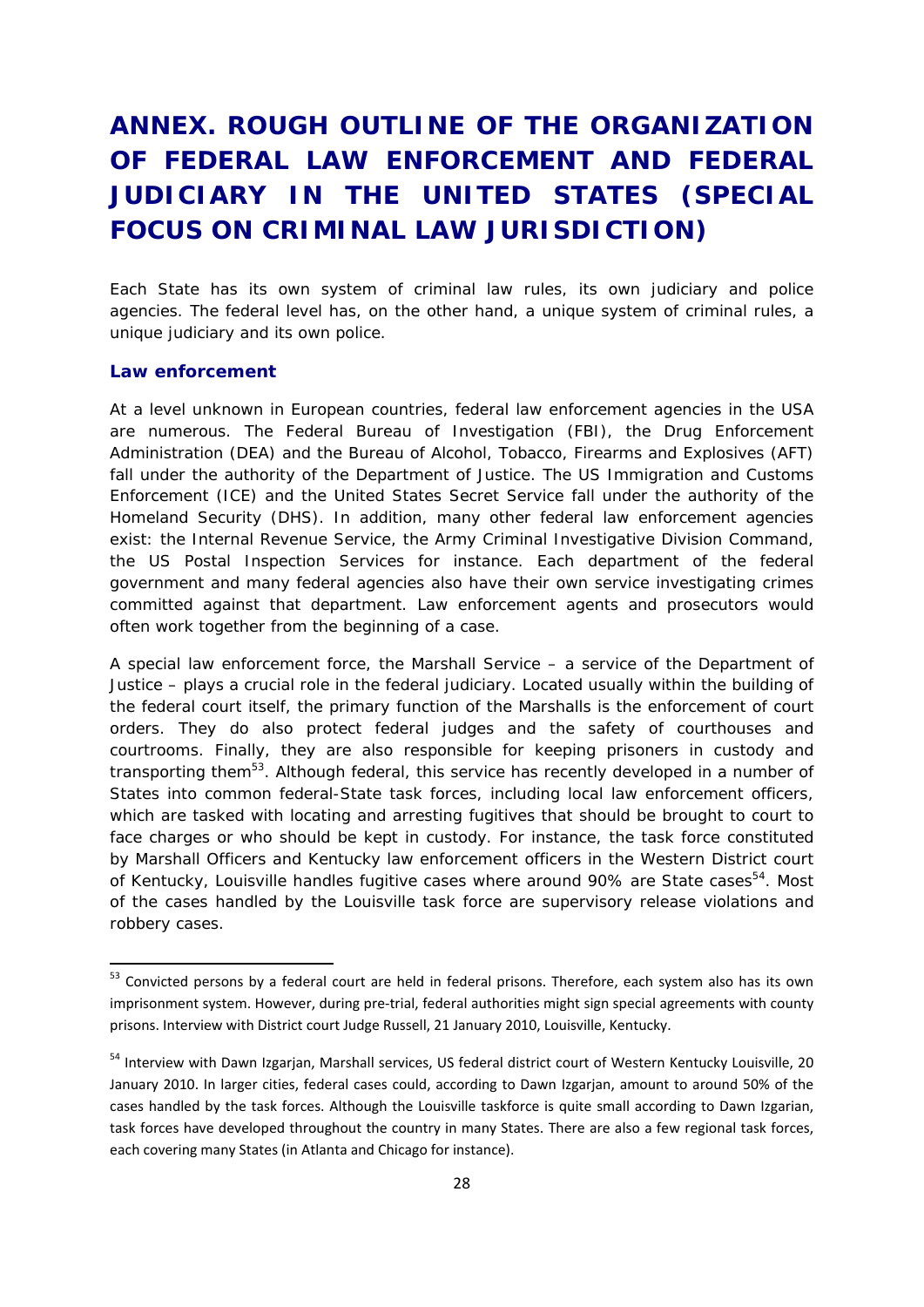#### **Prosecution services**

Unlike many European countries, prosecutions services in the US are part of the executive branch of the government and not part of the judicial branch. Federal prosecutors can be found both at a Central federal level in the Department of Justice in Washington and in all United States Attorney's Offices throughout the United States. The Attorney General is the prosecutor general of the United States, but is also the equivalent of a minister of Justice (head of the Department of Justice) and the chief law enforcement officer of the United States<sup>55</sup>.

Each district (see below) has a federal prosecutor's office headed by a US Attorney. He is nominated by the President of the United States (unlike State prosecutors who are either nominated by the Governor or elected). Within the Department of Justice in Washington, divisions specialize in certain types of crime. Those divisions coordinate some prosecution cases around the country when the important profile of those cases is recognized, for instance on terrorism cases. The criminal division has a large number of specialized sections (organized crime, fraud, asset forfeiture and money laundering etc.); these divisions provide guidance, expertise and sometimes even personnel to federal prosecutors throughout the country.

#### **First instance and appellate courts**

Each US State will host Federal courts and State Courts, with each type of court applying a different legal system; although, all have to obey the principles of the US Constitution. Usually States will have first instance courts and some will have appellate courts. Their last instance courts are often known as State supreme courts. Unlike federal judges (see below), State judges are selected differently from one State to the other. In Kentucky, for instance, judges are elected. State judges are "the final arbiters of their own laws and constitutions. Their interpretation of the federal law or the US Constitution may be appealed to the Supreme Court who may chose to hear, or not, the case<sup>"56</sup>.

According to Article III of the US Constitution, Congress establishes lower courts<sup>57</sup>:

o Each State is divided into one to four districts. Each district has a District Court resulting in currently 94 District courts. All are composed of District judges (hereinafter "Article III judges") $58$ , "holding their offices during good Behavior" $59$  – meaning that they hold lifetime tenure unless impeached – and sometimes of many Magistrate judges, appointed for a period of 8 years (Magistrate judges can also seek reappointment). Article III Judges are

<sup>&</sup>lt;sup>55</sup> A number of specific law enforcement agencies report to the Attorney General, who also has a general coordination power amongst the numerous federal law enforcement forces.

<sup>56</sup> Administrative Office, *The path to the Supreme Court*.

<sup>&</sup>lt;sup>57</sup> In addition to district courts and appellate courts, Congress also establishes the Court of International Trade.

<sup>&</sup>lt;sup>58</sup> Article III of the US Constitution invests the judicial power of the United States in the federal court system.

<sup>59</sup> United States Constitution, Article III.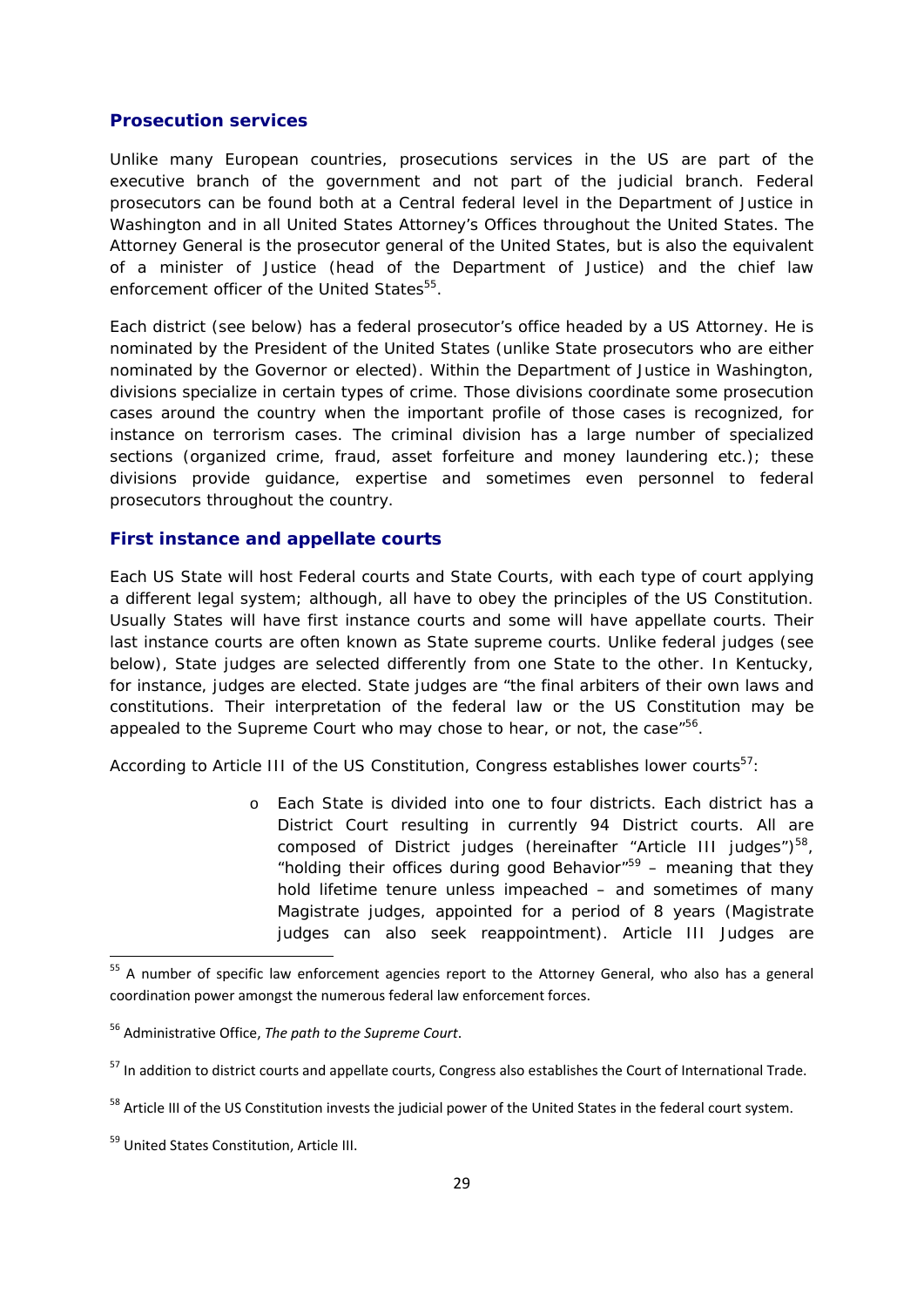appointed by the President of the United States and confirmed by the Senate to serve in a specific District or Circuit Court. It is difficult to appoint additional Article III judges. Indeed the creation of new Article III judges has to be agreed by Congress and agreement has to be found on their appointment by the President and confirmed by the Senate. Magistrate judges are appointed by federal courts – after recommendation by a panel of private citizens – when additional manpower is needed in order to face a growing caseload<sup>60</sup>. Federal judges are subject to the Code of Conduct for the United States Judges. In order to guarantee their independence, the US Constitution states that Article III judges' salaries cannot be reduced while they are in office.

- o Additionally, it is worth mentioning that, contrary to the situation prevailing in most European Union Member States, district judges take decisions alone in criminal *and* civil matters<sup>61</sup>. They are not specialized in one specific area. Magistrate judges also intervene in criminal and civil cases. Nevertheless, the jurisdiction of the latter is limited to the scope that has been decided by the local Article III judges. Generally, magistrate judges cannot try felony defendants, but they can try civil cases with the consent of the parties. In criminal matters they would typically handle pre-trial work for the district judge (issuance of arrest warrants, preliminary hearings, detention hearings, information of defendants on their constitutional rights, determination if a court counsel should be appointed etc.) $62$ .
- o Circuit courts, i.e. appellate level, cover a number of District courts. There are 13 Circuit Courts of Appeals across the US; 12 of them hear appeals from criminal cases<sup>63</sup>. At appellate level, a panel of

 $60$  One main legal basis in this field is the Federal Magistrate Act of 1968. It gave the Judicial Conference responsibility for administering the magistrates system, including determining the number of magistrates, as well as the type, location and salary of each magistrate position. Each district court determines the volume and type of duties to be assigned to a magistrate judge. A *Magistrate Committee* also set forth legislative recommendations to the Judicial Conference. Magistrate judges' positions have attracted lawyers, State judges or former police officers. Philip M. Pro and Thomas C. Hnatowski, *Measured Progress: The Evolution and Administration of the Federal Magistrate Judges System,* June 1995, page 1510, and interview with Thomas Hnatowski 19 January 2010, Washington and with Judge Whalin, Western District Court of Kentucky, Louisville.

<sup>&</sup>lt;sup>61</sup> For instance, Judge Russell, Western District Court of Kentucky, Louisville would have around 20% criminal cases and 80% civil cases. During the interview that took place on 21 January 2010, he explained that this situation would vary very much from one State to the other, in particular for judges exercising near the border, where immigration cases and drug cases would significantly increase the number of criminal cases.

<sup>62</sup> Administrative Office of the U.S. Courts, Office of Judges Programs, Magistrate Judges Division, *The United States Magistrate Judges System, an introduction*, 2007.

<sup>&</sup>lt;sup>63</sup> US Courts of Appeals from the First through Eleventh Circuits, the Courts of Appeals for the District of Columbia (Washington D.C.).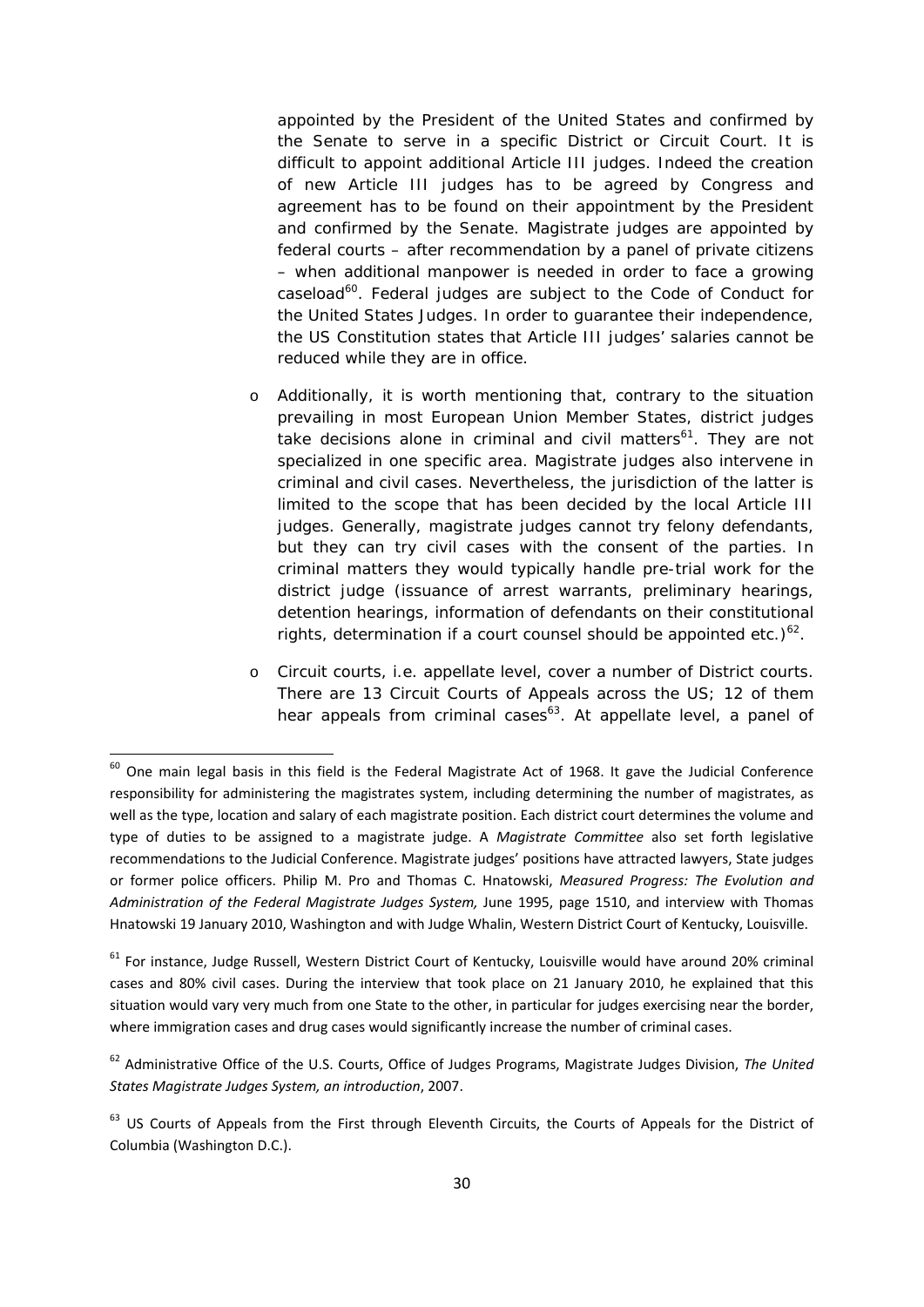three judges sits on each case. At the appeal level, the court will not conduct a broad review of the evidence; it will focus mainly on law rather than on facts.

Apart from active judges, Article III judges are sometimes called "senior judges". When active Article III judges meet the rule of 80 (minimum 65 years of age and have served at least 15 years in the federal judiciary), they can retire or continue to hear cases while choosing their workload<sup>64</sup>. Another element permitting some resource flexibility is the possibility for Article III judges to work (at a distance) for other federal courts, where the workload is much higher. Therefore, Magistrate judges, Senior Article III judges and, Article III judges, moving around occasionally, allow the federal judicial system to adapt to increasing responsibilities.

Because of the strong separation of powers in the US (and independence of magistracy), the judiciary can check on both the legislative and executive branches and can declare laws and presidential orders to be unconstitutional.

Federal courts generally have higher financial means than State courts. After preparation by the Administrative Office and approval by the Judicial Conference, the draft budget of the Federal judiciary is approved by Congress every year. In 2008, the Federal Justice budget stood for 1% of the total federal budget. The Administrative Office is then in charge of giving the budget allocated to each court. Courts are responsible for their own expenditure (process of "decentralization"), and are audited regularly by the Administrative Office. Unlike State judges who depend upon the educational system of each State, federal judges benefit from the educational programmes organized by the Federal Judicial Centre (see below) located in Washington.

Federal courts all apply the same substantive law and procedural law, with some local minor exceptions (e.g. number of copies to be filled).

In November 2009, there were 766 active Article III judges working around the United States including: 158 appellate judges, 599 district judges and 9 judges working in the Court of international trade. Additionally, 509 senior judges were still working for the federal judiciary (111 in appellate courts and 394 in district courts and 4 in the Court of international trade) $65$ .

#### **The US Supreme Court**

The US Supreme Court is the only federal court established by the US Constitution. It is composed of the Chief Justice of the United States and eight associate justices. Cases are heard "en banc" and decisions are taken together by the 9 justices. Roughly "a dozen precedents are produced every year by the US Supreme Court<sup>"66</sup>. Generally, the Supreme Court will act as appellate court, reviewing, in criminal matters, the decisions of

 $<sup>64</sup>$  Peter Mc Cabe and Peggy Irving, Administrative Office, Interview 19 January 2010, Washington.</sup>

<sup>65</sup> Administrative Office of the United States, Peggy Irving, Interview 19 January 2010, Washington.

<sup>&</sup>lt;sup>66</sup> Russell L. Weaver, Leslie W. Abramson, John M. Burkoff and Catherine Hancock, "Principles of criminal procedure" Third Ed., p. 1.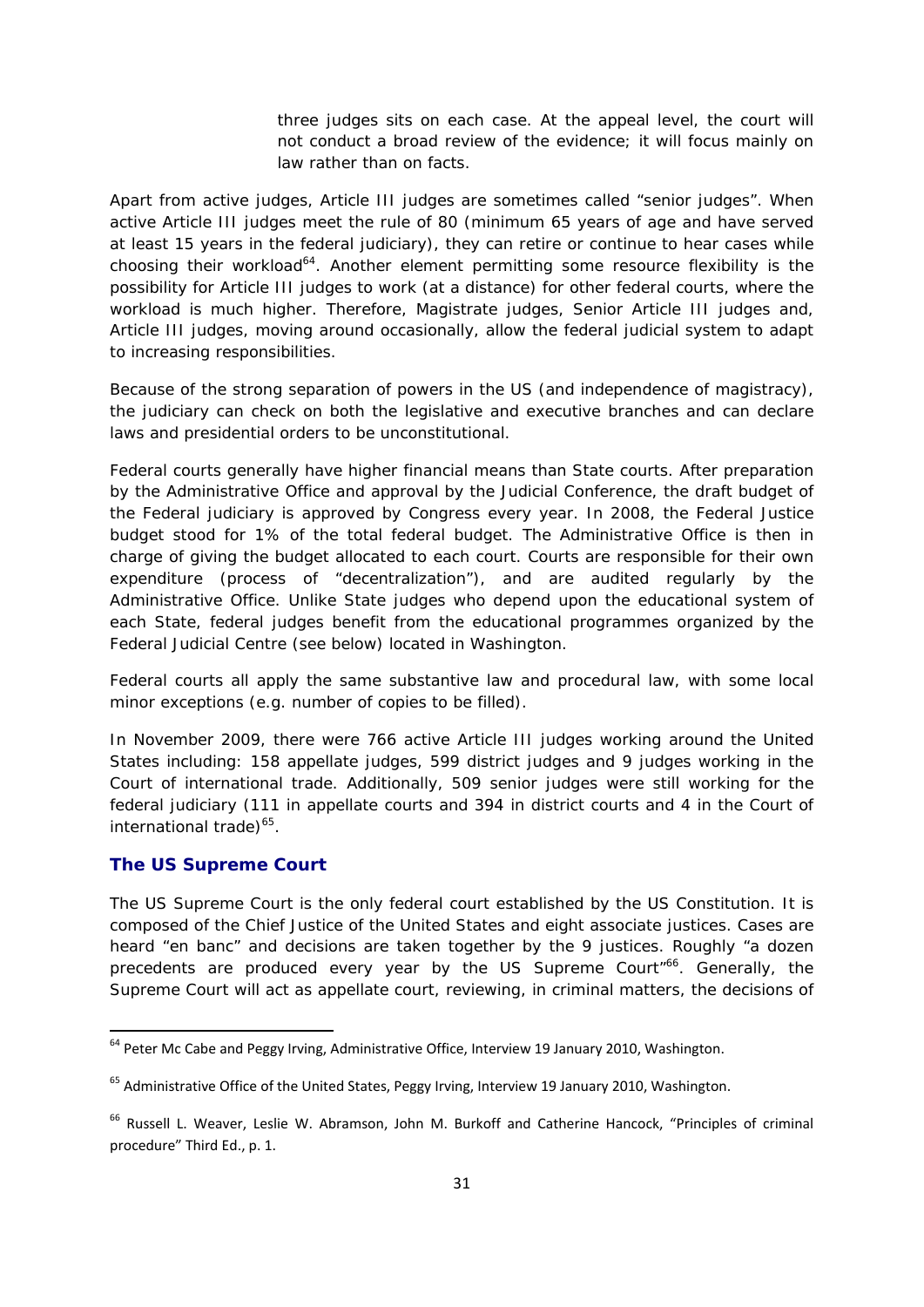the United States Courts of Appeals, the United States Court of Appeal for Armed Forces, the Highest State Courts. In criminal cases, this second appeal process in front of the Supreme Court is generally not possible. Instead, the person needs to file an application explaining why the legal issue in this case is so important that the Court should consider the case ("writ of certiorari"). In the majority of cases, the Court does not accept to review those applications<sup>67</sup>.

The US Supreme court, although of a federal nature, will issue decisions affecting both Federal courts and State courts. An example of "cross legal systems" is the constitutional rights of defendants charged with crimes. Defendants in a State case can invoke federal constitutional rights and State constitutional rights. The federal rights are the minimum standards that States have to observe. States can decide to grant more rights to defendants.

If the case is unclear as to the charge of a crime or only with a civil offence, the Supreme court "has ruled that it is theoretically possible for a defendant to persuade the court to treat a proceeding as criminal despite its legislation classification as civil<sup>"68</sup> and therefore to ask for Constitutional rights (see Bill of rights above) to apply.

#### **The Judicial Conference**

The Judicial Conference was created in 1922 by Congress. Since 1939 it administers the federal judicial branch. It is composed of 27 federal judges<sup>69</sup> and works in the form of committees. Because of the principle of independence of the US judiciary, the Judicial Conference has a broad scope of powers; it is the policy-making and administrative direction of the federal judiciary. For instance, the Judicial Conference is in charge of submitting to Congress the annual budget proposal, but also new legislation of interest to the judiciary, and is in charge of making recommendations to the Supreme Court for changes in federal rules to promote simplicity in the procedure or elimination of unjustifiable expenses and delay. The 24 committees, established by areas of responsibility, adopt reports and recommendations – often with the help of permanent or ad hoc sub-committees<sup>70</sup> - which are then examined by the 27 judges composing the Judicial Conference. For instance, the Committee on criminal law oversees the federal

<sup>67</sup> According to the Article III Judges Division and its 2001 *Introduction for Judges and Judicial Administrators in Other Countries*, page 35, upon 8000 petitions for certiorari, the Supreme Court will agree to hear only about 100 cases.

<sup>68</sup> Op. cit. footnote number 64 p. 3.

 $69$  The Chief Justice of the US (presiding officer), the chief justice of each of the 13 circuit courts of appeals, one district judge from each of the 12 circuits, the chief judge of the Court of International Trade, one bankruptcy judge and one magistrate judge as observers.

 $70$  There are, according to Peter Mc Cabe (Interview 19 January 2010), around 100 sub-committees. For instance, the criminal law committee has a permanent sentencing sub-committee, a probation office subcommittee etc. The average is 2 to 9 sub‐committees per committee.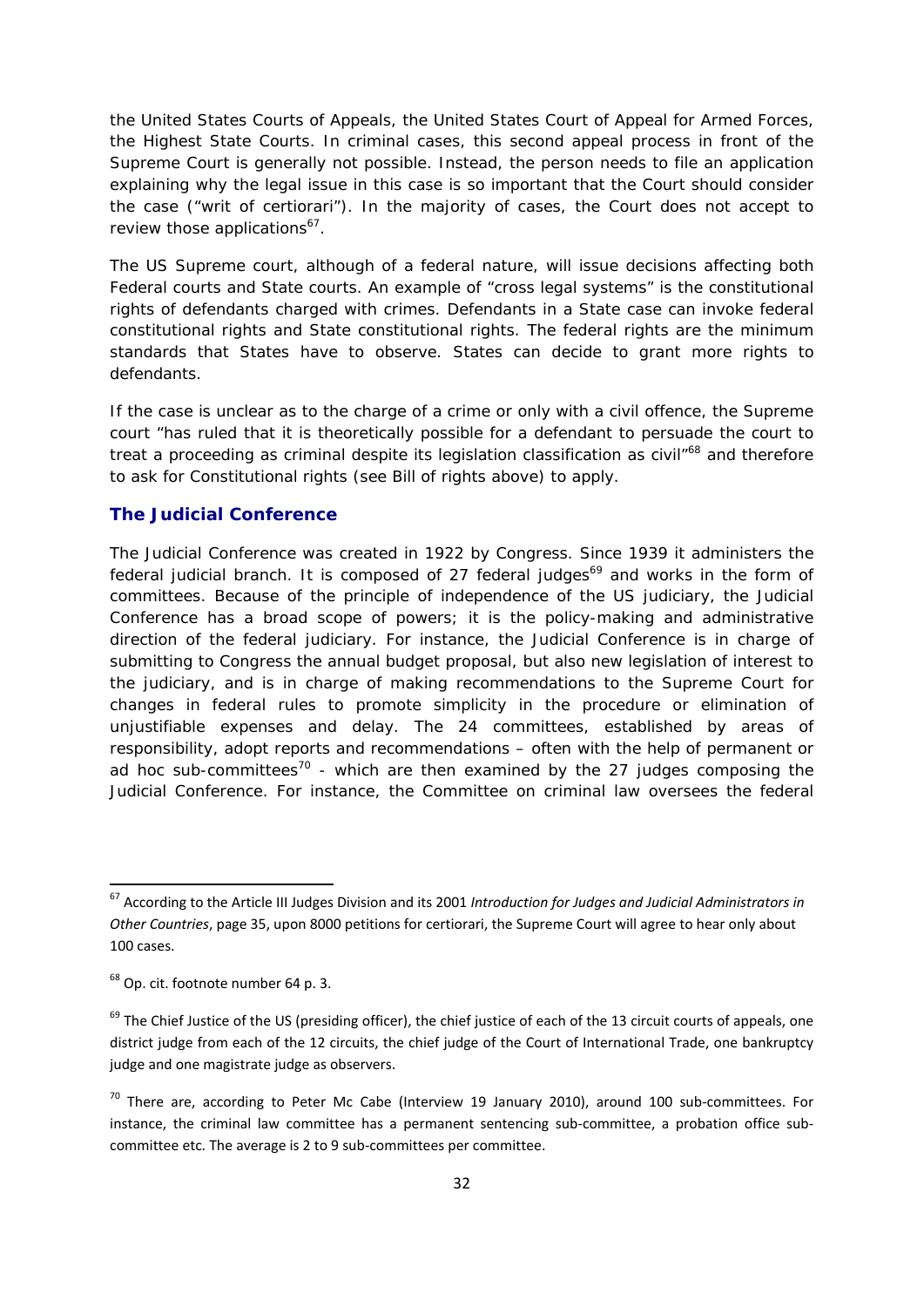probation and pre-trial services system and review legislation and other issues relating to the administration of the criminal law<sup>71</sup>.

The Judicial Conference cannot propose to the Supreme Court any amendment to the rule which would be substantive in nature<sup>72</sup>. "The federal rules of practice and procedure regulate litigation in the federal courts and are designed to promote simplicity in procedure, fairness in administration, the just determination of litigation and the elimination of unjustifiable expense and delay $n^{73}$ . Those rules can only cover procedural matters. Sometimes an amendment to a procedural rule can have some substantive consequences and so all the more when no clear definition of "procedural matters" exists. The Supreme Court decides on a case by case basis on this issue.

#### **The Administrative Office of the United States Courts**

The Administrative Office (hereafter "AO") was created by statute in 1939, is located in Washington and "is responsible for the day-to-day operations of all federal courts"<sup>74</sup> (payroll, equipment and supplies, information gathering, support to the Judicial Conference etc.). Nevertheless, each court has considerable latitude to manage their court operations (recruitment of staff, management of the budget) under a decentralization scheme developed since the 1980s. Locally, the chief judge<sup>75</sup> "has an important leadership role in court management" and is presumed, in his financial and administrative authority, to act in the name of all judges of the court<sup>76</sup> with the help in particular of the clerk of the court, the primary administrative officer of each court. In criminal cases, the clerk has also a role in executing judgments: if the court has ordered the payment of criminal fines, he is responsible for receiving money and distributing it as directed by the court.

The Administrative Office therefore performs four main functions $77$ :

<sup>71</sup> Judicial Conference of the United States, *Jurisdiction of the Committees*, September 2009, page 6. Another important example, the Committee on International Judicial Relations, coordinates the federal judiciary's relationship with foreign judiciaries and with those agencies and organizations that are involved in international judicial relations, the expansion of the rule of law and the administration of justice.

 $72$  "The procedure takes at least three years for an amendment to become a rule" according to John Rabiei from the Rules Committee Support Office. The amendment is proposed, submitted to comments of practitioners, discussed and then eventually submitted to the Judicial Conference. If agreed on by the Judicial Conference, it is then sent to the Supreme Court.

<sup>73</sup> Peter G. McCabe, *Renewal of the federal rulemaking process*, June 1995, page 1656.

<sup>74</sup> Honorable Lloyd D. George Chief United States District Judge, District of Nevada, *Administrative structure of federal courts in the United States.*

 $75$  Judge who has, at the time of appointment as Chief Judge, served at least one year and is under the age of 65.

<sup>76</sup> AO, Office of Judges Programs *Compendium of Chief Judge Authorities*, October 2002.

 $^{77}$  Administrative Office, Interview with Peter Mc Cabe, 19 January 2010, Washington.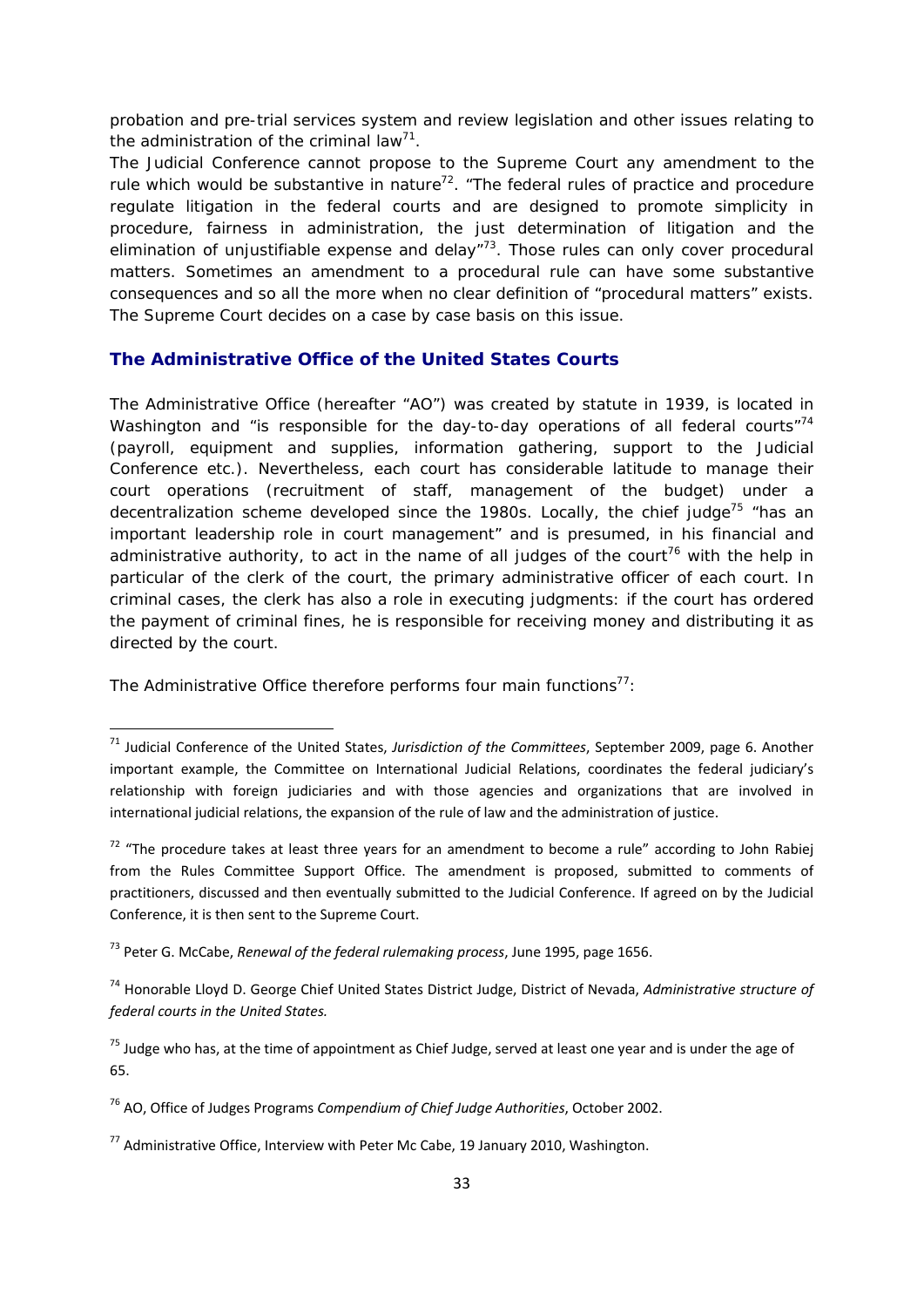- o Assisting the Judicial Conference as a permanent secretariat;
- o Delivering information: publications, statistics (including a statistical evaluation of each federal court), intranet;
- o Government functions: the AO used to be in charge of procurement for all federal courts. Since the beginning of the decentralization process, this function has changed into an assistance role (preparation of the budget, auditing, training in procurement issues, handling privacy and security issues etc.);
- o Assistance to courts: strong interaction with courts (clerks, judges etc.) on a regular basis to try to resolve practitioners questions, build up new computer programmes, follow the appointment and terms of magistrate judges, evaluate the needs in additional resources etc. There is no supervisory role here but rather an exchange that results in a participative system where courts' views are part of the answer proposed by the AO to their difficulties.

#### **The Federal Judicial Centre**

Established in 1967 and also located in Washington, the Federal Judicial Centre is responsible for "training" judges and court personnel and conducting research. It also provides support to the Judicial Conference and its committees upon request. The educational programmes offered are diverse and use modern technologies (intranet, video, web-based resources, Judicial Television Network, face to face sessions etc.). In addition, the target groups of course include judges and judicial staff, but also US high schools and judicial representatives from foreign countries.